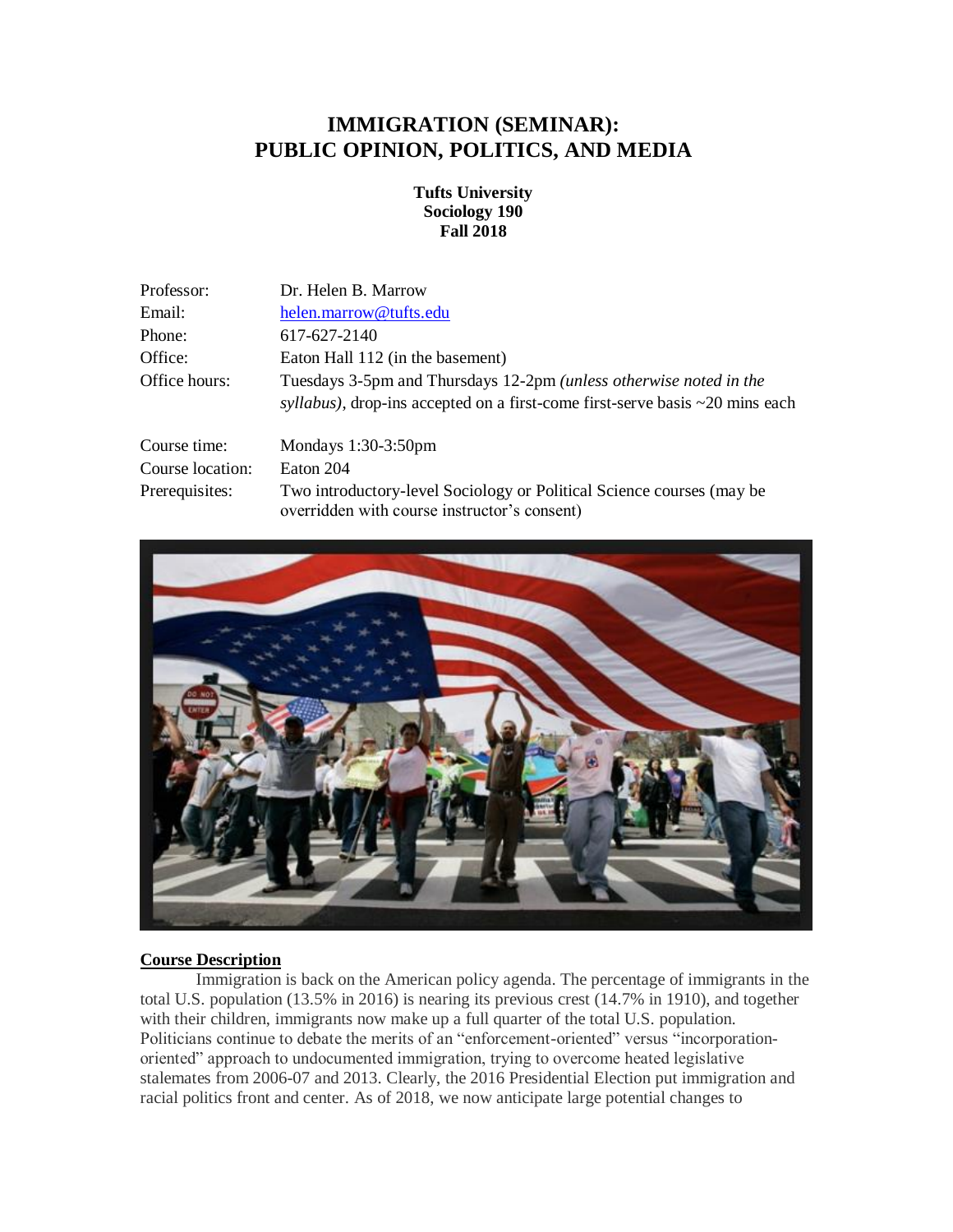immigration policy regarding legal immigrants, undocumented immigrants, and refugees/asylees alike—perhaps the largest changes since the restrictive Quota Act of 1924. The fate of temporary and discretionary status holders also hangs in the mix. Meanwhile, the American public continues to worry about the "assimilability" of new immigrants and their impacts on American economy, society, culture, and security, while state and local involvement in immigration-related control and policymaking—not just restrictive, but also incorporative—expands.

This seminar provides a detailed look at the deeply contested issues of immigration and immigrant integration, focusing especially on the complex interrelationships between public opinion, politics and policymaking, and the media. The first part of the seminar will be devoted to an overview of some of the basic research and debates in U.S. immigration research. Here we will briefly overview the determinants of post-1965 immigration flows; U.S. immigration policy and legislation; contexts of reception and modes of incorporation; undocumented immigration; major theories of assimilation; and debates over the impacts of immigration on the economy and labor market as well as on national identity, culture, and security.<sup>1</sup>

Once students have this working knowledge, the second part of the course will bring in public opinion, politics and policymaking, and the media more centrally, in that order. We first analyze (often surprising) trends in American public opinion on immigration, and then link them up to important elements in the political process. Next we analyze the role that the media plays in both reflecting and actively shaping public opinion on immigration, analyzing key studies from both traditional and new media in the United States as our models, but also delving into social media by the end. We close by looking at the interrelationship between scholars and journalists who write on immigration. By the end of the seminar, students will have a strong foundation from which to pursue other areas of immigration research in academic, policy, and media environments. They will also have a better understanding of how the transition from traditional to new media intersects with growing political polarization and stalemate over immigration policy.

This is an upper division undergraduate seminar, so each class will be mostly student-led discussion of the assigned readings—drawn from both (a) the discussion leaders and (b) weekly personal logs that all students will write in response to the assigned readings—combined with presentations by the course instructor where appropriate as well as occasional multimedia presentations for group analysis. There is also a 15-page independent final research paper that students will work on throughout the course, mostly in the second half.

#### **Course Objectives**

l

In keeping with the learning objectives outlined by the Department of Sociology, the primary objectives for this course are that all students:

- Acquire in-depth knowledge of and familiarity with the basic theories, concepts, and methodologies in U.S.-based immigration research
- Develop and hone critical your thinking skills by reading and discussing original research published mainly by sociologists (but also by political scientists, economists, demographers, policymakers, and journalists), and by connecting and applying the course content to portrayals of immigrants in the media and current events
- Cultivate your critical writing skills by writing weekly personal logs in response to the assigned readings, and by writing a final independent paper that uses both theory and data to craft and support a sustained analytical or research-based argument
- Critically assess up three common research methods that social scientists use to analyze immigration—(quantitative) surveys of public opinion; (qualitative and quantitative) content analyses of agenda-setting, priming, and framing in media; and (quantitative) experiments on the effects that media frames may have on public opinion—in order to

<sup>&</sup>lt;sup>1</sup> If you would like to acquire deeper knowledge of these and additional topics in U.S. immigration history, you will enjoy taking *Sociology 70: Immigration, Race, and American Society* as a separate course.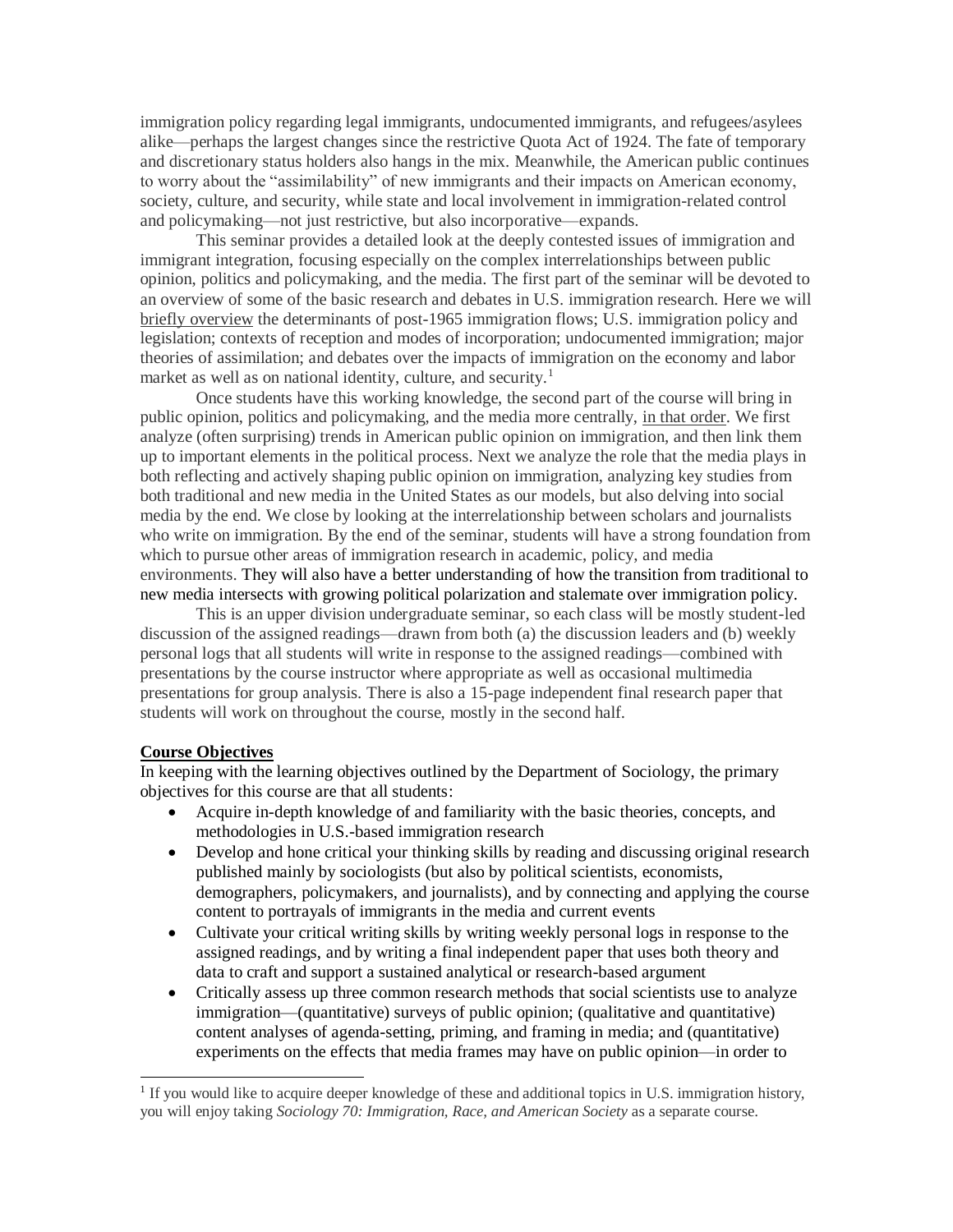analytically connect their findings to key social constructs such as gender, race, social class, legal status, citizenship, and nationalism

## **Course Format**

This is an upper division undergraduate seminar, so each class will be mostly student-led discussion of the assigned readings—drawn from both (a) the discussion leaders and (b) weekly personal logs that all students will write in response to the assigned readings—combined with presentations by the course instructor where appropriate as well as occasional multimedia presentations for group analysis.

# **Course Website on Canvas / Keeping Your Email Address Current**

Your first responsibility for this course is to visit our course website on Canvas [\(http://Canvas.tufts.edu\)](http://trunk.tufts.edu/) and browse the content areas. If you do not check your Tufts University email account regularly, be sure that you are having its mail forwarded to an account where you do. I will periodically send messages to you via the course website, and I will always assume you receive them. Other students may also try to contact you through the "Inbox" tool there or using your Tufts email account, and it is not their fault if they cannot reach you.

Note: All students who register for the course via SIS will be automatically granted access to our course website on Canvas by a Tufts system administrator. Access is updated daily through the first four weeks of the semester, so you should not need to contact me personally to obtain access to the course website.

## **Course Textbooks**

The following 4 required textbooks can be purchased in the Tufts University Bookstore or in used form online or at used bookstores. Copies of each have also been placed on reserve in the Tisch library:

- 1) Portes, Alejandro and Rubén G. Rumbaut. 2014. *Immigrant America: A Portrait* [4th edition]. Berkeley: University of California Press.
- 2) Suárez-Orozco, Marcelo, Vivian Louie, and Roberto Suro (Eds.). 2011. *[Writing](http://www.ucpress.edu/book.php?isbn=9780520267183)  Immigration: [Scholars and Journalists in Dialogue](http://www.ucpress.edu/book.php?isbn=9780520267183)*. Berkeley: University of California Press.
- 3) Haynes, Chris, Jennifer L. Merolla, and S. Karthick Ramakrishnan. 2016. *[Framing](https://www.amazon.com/Framing-Immigrants-Coverage-Public-Opinion/dp/0871545330) [Immigrants:](https://www.amazon.com/Framing-Immigrants-Coverage-Public-Opinion/dp/0871545330) News Coverage, Public Opinion, and Policy*. New York: Russell Sage.
- 4) Chavez, Leo R. 2001. *Covering Immigration: Popular Images and the Politics of the Nation*. Berkeley: University of California Press.

Other assigned reading materials can be accessed via Canvas under the Modules link. Please bring them to class during the week they are assigned. They are marked (Canvas) on your syllabus.

# **Cross-Listing for Course Credit**

This course is officially cross-listed in Africana Studies and American Studies, but it will count for credit in various departments and programs, listed below. A first rule of thumb is to discuss with me what your needs and plans are, so that I can help you orient your independent work appropriately for each one. A second rule of thumb is to speak with your major/minor director now to ensure this course will count for credit for you there. If you are looking for credit in a department not listed here, come talk to me and we'll discuss your options: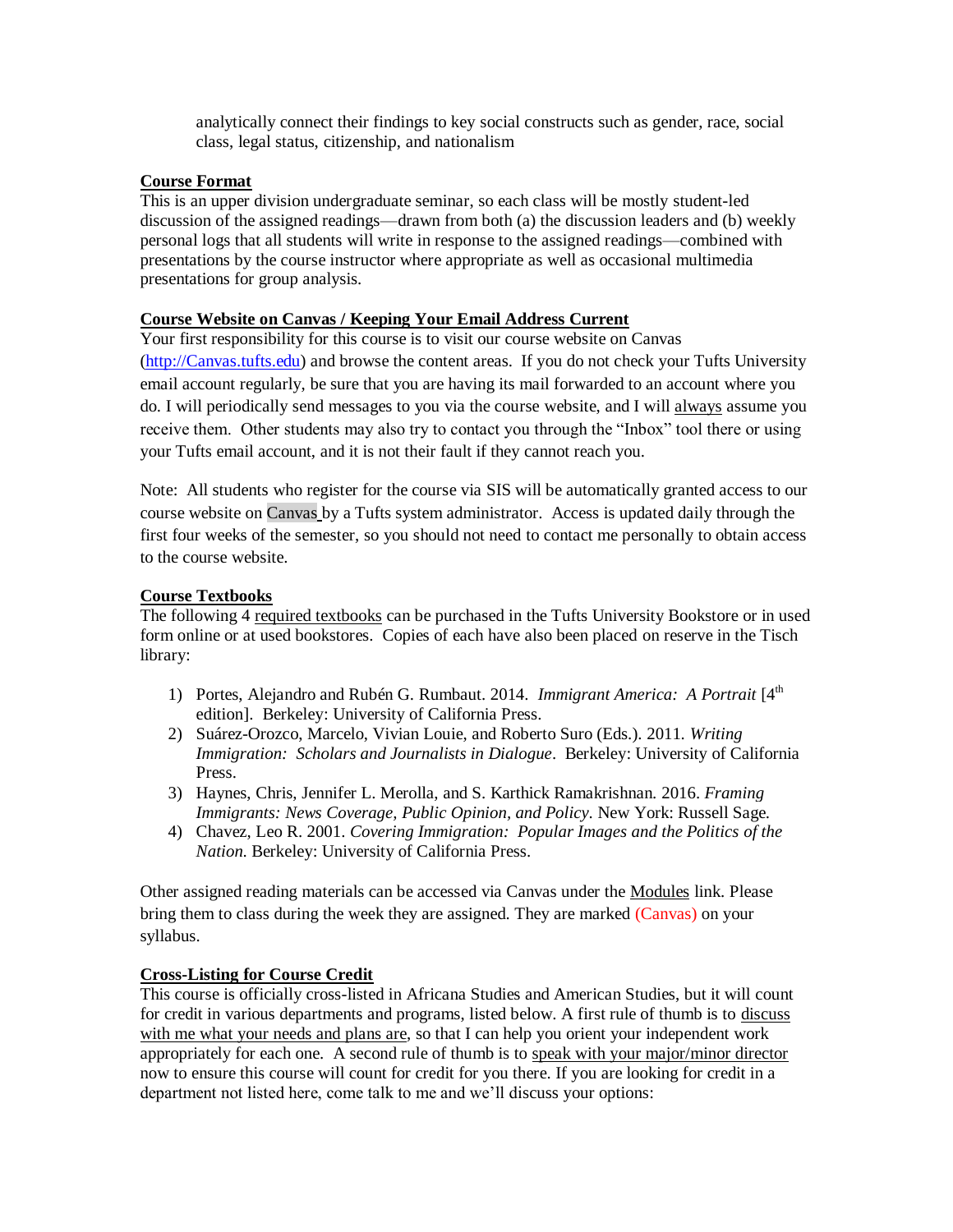- *Sociology major/minor* (counts as an elective AND toward any of the 3 cluster concentrations)
- *Africana Studies major/minor* (discuss with me your plans to submit assignments in which you can integrate some element of the Africana/diasporic experience, and get approval to take this course from the Africana Studies director before taking the course)
- *American Studies major* (counts as an integrative seminar)
- *Asian American Studies minor* (counts toward Requirement #4: a course relevant to the historical and/or contemporary experiences of Asian Americans but that may not have direct Asian American content; discuss with me your plans to submit assignments in which you can integrate the Asian American experience, and get approval to take this course from the Asian American Studies director before taking the course)
- *Romance Studies major/minor* (can counts as an elective if students submit assignments in which they can integrate the Latin American/diasporic experience; discuss with me such plans, and get approval to take this course from the Romance Studies director before taking the course)
- Latino Studies minor (counts toward EITHER Requirement 3 (comparative race relations in the U.S. context) or Requirement 5 (elective course relevant to Latino Studies); discuss with me your plans to submit assignments in which you can integrate the Latino experience, and get approval to take this course from the Latino Studies director before taking the course
- *Active Citizenship in the Tufts Undergraduate Curriculum* (Jonathan M. Tisch College of Citizenship and Public Service)

### **Course Evaluation**

|    | 1) 8 2-page, double-spaced Personal Reading Logs (10 points each) | 30%  |
|----|-------------------------------------------------------------------|------|
| 2) | <b>Regular Class Participation</b>                                | 20%  |
|    | (this includes a brief presentation on your progress toward       |      |
|    | your final paper in Classes 11-13, plus sharing insights from     |      |
|    | your personal reading logs during class time)                     |      |
| 3) | Discussion Leading Assignment                                     | 20%  |
|    | Final Paper                                                       | 30%  |
|    |                                                                   | 100% |

#### **Calculating Grades**

Each of your assignment grades will be assigned based on the following scale. To calculate your final course grade, all of the points that you have earned on each assignment will be tallied into a grand total, and weighted accordingly:

| 98-100             | 74-76         |
|--------------------|---------------|
| $A+$               | C             |
| 94-97              | $C-$          |
| A                  | $70-73$       |
| 90-93              | 67-69         |
| $A-$               | $\mathbf{D}+$ |
| 87-89              | 64-66         |
| $B+$               | D             |
| 84-86              | 60-63         |
| В                  | D-            |
| 80-83              | $0 - 59$      |
| В-                 | F             |
| 77-79<br>$C_{\pm}$ |               |
|                    |               |

**1) 8 Personal Reading Logs**: These are 2-page responses to the assigned readings listed for that class day (each one should be double-spaced, written in Times New Roman 12-point font, with your name clearly printed at the top). In other words, if I want to submit a log on the first class date on *Monday, September 10*, I would need to submit 2 pages of double-spaced material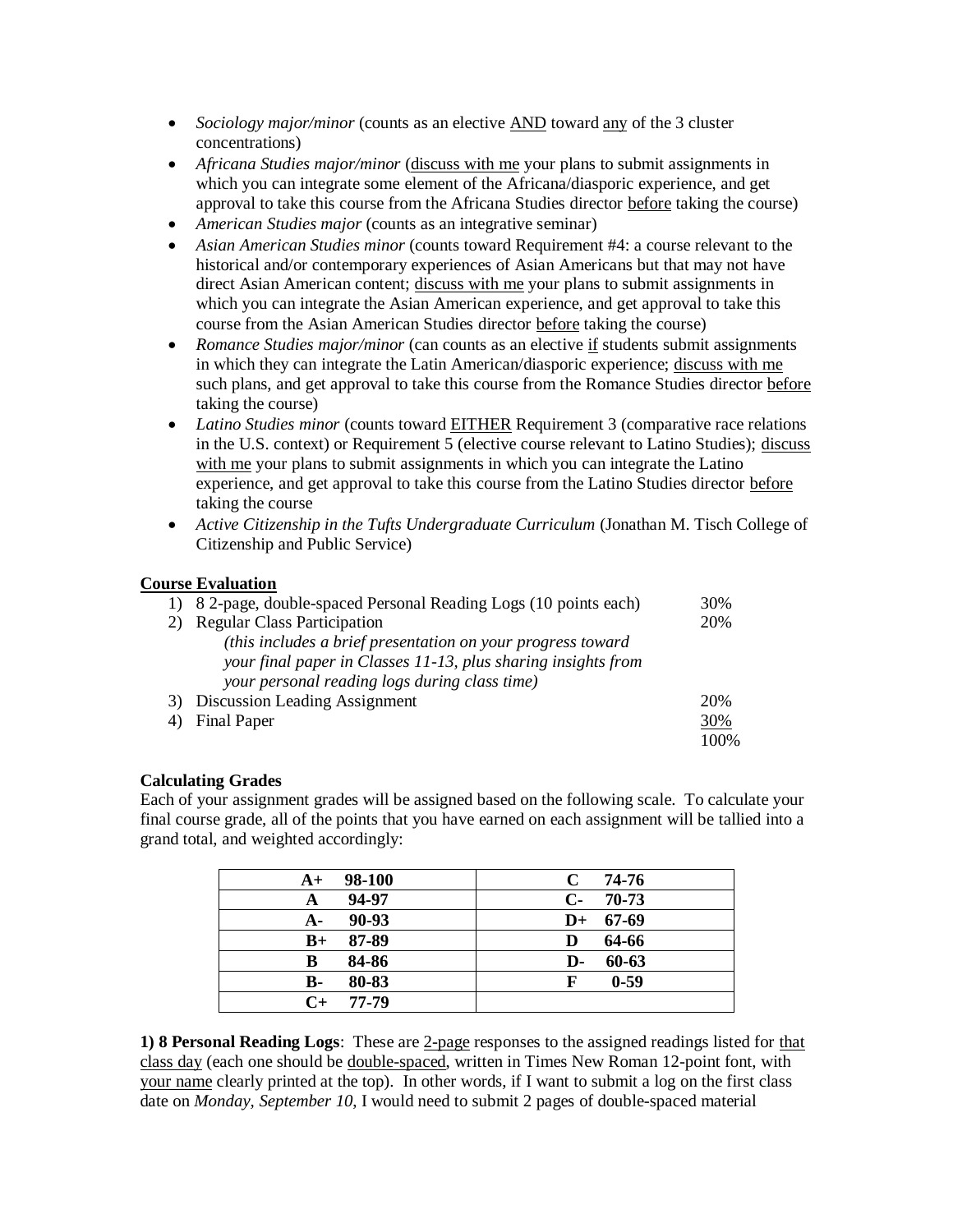responding to either Portes and Rumbaut (Chapter 1) and/or Massey, Durand, and Malone (2002), since those are the two readings that are assigned for *that class day*.

In this assignment, the primary goal is for you to provide your own reflections and thoughts on the assigned readings for that day before we have a chance to engage and discuss them as a group. Do remember, however, that because these are graded, formal responses, too, I want something more than simply a personal opinion. In other words, think of these as "elevated" personal logs and situated reflections on the readings. Formalize your reflections and reactions using the "food for thought" questions I pose throughout the syllabus, plus the sociological concepts and information you have been learning along the way, to the extent that you can. As you progress through the course, you are welcome to draw connections from later readings *back* to earlier concepts and responses within your logs. Above all, remember this is your place to shine. What catches your eye in one or more of these assigned readings? What strikes you the most when reading them? How do they move you, both intellectually and emotionally? Do you agree or disagree, and why? What is sociologically relevant here? Consider the **Helpful Hints on Reading** (see below) as you go. I have also put an A+ model log up on Canvas (under the "Assignments" Module to guide you.

All students may decide for yourselves which 8 days/sets of assigned readings you would like to submit personal reading logs for, and you are responsible for making sure you complete them by the end of the course. Logs will be collected in hardcopy at the beginning of each class; no logs will be accepted after that class day. Logs will be graded along the following continuum and returned to you in the following class, with the remaining two logs (#'s 9 and 10) automatically assigned the equivalent of the highest two grades you earn on the previous 8:

| $A+ 9.9$          | $C$ 7.5     |
|-------------------|-------------|
| 9.6<br>A          | $C-7.2$     |
| 9.2<br>$A-$       | $D+ 6.8$    |
| 8.8<br>$B+$       | 6.5<br>D    |
| 8.5<br>B          | $D-6.2$     |
| 8.2<br><b>B</b> - | $F = 0.5.9$ |
| $C_{+}$<br>7.8    |             |

Therefore, your total grade for this assignment will be the sum of all 10 logs, corresponding to the main grading scale above (up to 100 total).

**Helpful Hints for Reading**: Reading is essential to your comprehension and participation in class. Some questions to ponder as you consider each assigned reading include: What methodology is employed by the author? What is the central argument of the selection? What claims are being made by the author? What are the strengths and weaknesses of the author's argument? Does the author make suggestions or arguments with which you disagree (and if so, why)? How does the reading relate to specific concepts, topics, theories, or methods we have been discussing? How does it relate to current events or public opinion? Thinking about and answering these questions will help prepare you for class discussions and written assignments.

**2) Regular Class Participation:** As a participant in this process, I expect all students attend class regularly, work seriously, and be an active participant in class discussions. In general,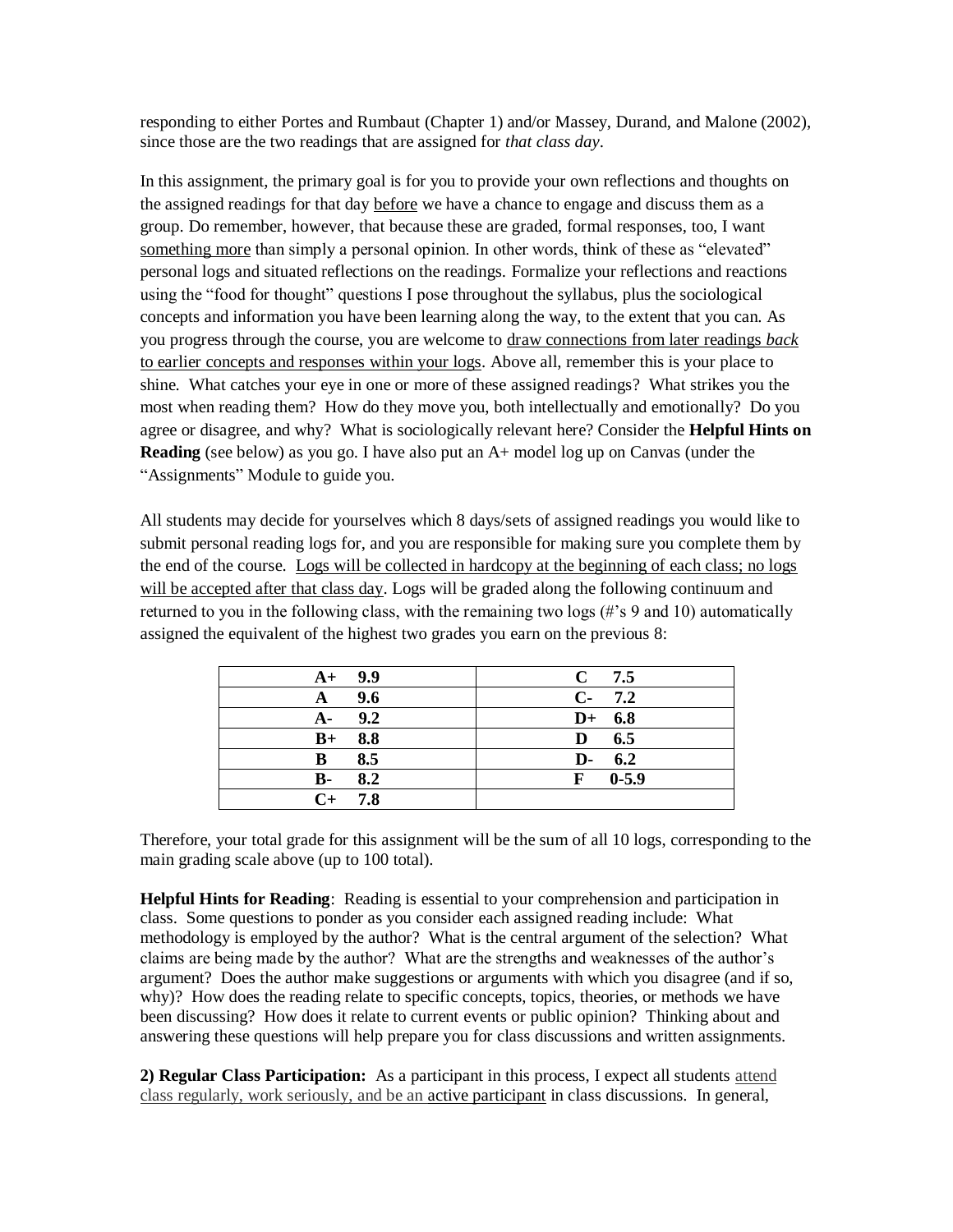students should complete all assigned readings before the day that they are assigned, and bring them in to class. Students who have personal reading logs about the assigned readings for that day should also be prepared to draw on them in order to contribute to the group discussion. However, regardless of whether you have written a log for that day or not, your fellow students and I are eager to hear and learn about what you are taking away from the readings, and this is a great way to showcase it! It is also a great way to spur discussion and debate by seeing what other students think and if they agree or disagree.

**3) Discussion Leading Assignment:** Toward the beginning of the course, each student will sign up in advance to lead our group discussion for one weekly class session's assigned readings. Because there are more students than class days, some students may present with a partner. In your role as discussion leader(s), your duties might include: making a short presentation or summary on the readings (from your own perspective); first asking your fellow students what their responses to the readings were and then synthesizing the various points and arguments they make and using them to highlight important questions that facilitate further discussion; perhaps locating a current opinion poll, media image, or current event for group analysis and discussion using course concepts and materials, etc. I expect that discussion leader(s) will develop important questions and points of departure that extend on, and go beyond, the "food for thought" questions I have provided on the syllabus. Most importantly, don't be afraid to be creative. Spend some time trying to "think like a teacher" to decide on a strategy that can engage your fellow students in reviewing, discussing, and/or applying the main points and concepts from our readings in an interesting way.

In general, when you are discussion leader you should plan to be in charge of leading the class for approximately  $1 \frac{1}{2}$  hours. As such, you can assume that you lead "most" of class, and that I will lead discussion or present information for the other 30 minutes to 1 hour (either before or after you, whatever makes most sense that class). Or, in the past I have also found that sometimes I can work well in dialogue and tandem with your discussion. I will only "jump in" this way if it makes sense to do so—for example, if you are leading the class toward some great set of terms or points, I may help outline those for you on another chalkboard while you are leading the discussion, or I might even pull up a powerpoint slide of my own that reinforces or extends what you are talking about. (Do not worry if I do this with you. In fact, I am impressed if you are already identifying key terms, points, or links that I was hoping to get across to your fellow students during the session. You lead them there, and I will help reinforce you!)

**4) The Final Paper:** Students are expected to write and submit a final paper (15 pages of typed, double-spaced, Times New Roman 12-point font with 1-inch margins; no longer, no shorter) on a topic of your own choosing. For this paper, you can choose 1 out of 3 different options:

- I. An Analytical Paper  $=$  an analysis of a particular debate or argument about one aspect of immigration or immigrant incorporation policy, which effectively makes and supports one argument or point of view and effectively disproves other competing arguments or points of view
- II. An Original Research Paper = an investigation of an original research question of your own choosing
- III. An Original Content Analysis = an application of the concepts we have learned in class to other portrayals of immigration and immigrants by either politicians, the American public (including in opinion polls), or media sources

Although you can choose you own topic for this assignment, you will need to have it approved by me no later than **Class 8 (Tuesday, October 29**). I will offer extended office hours to discuss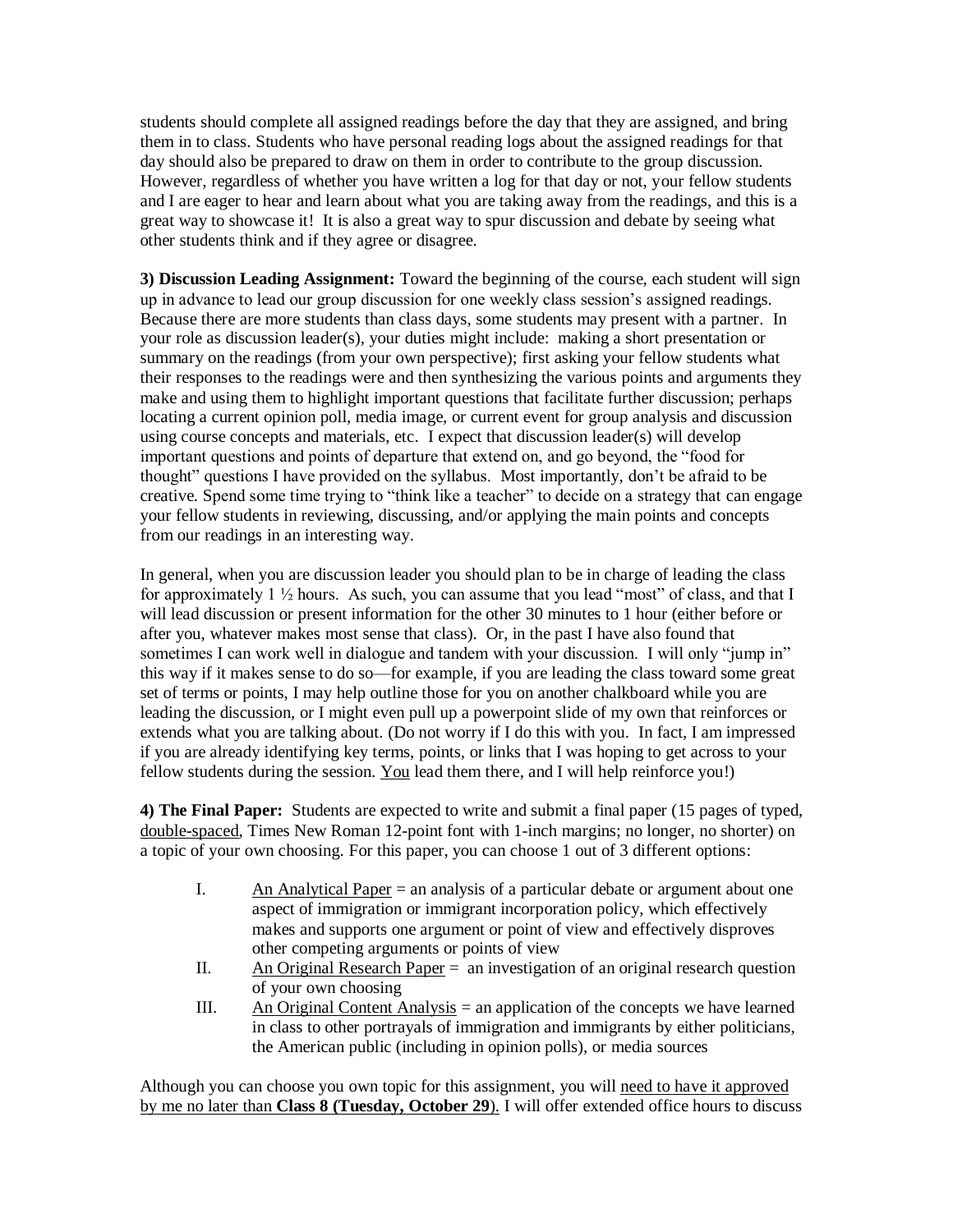and approve these topics individually with you on **October 16 and 18**. Sign up for one of these slots ahead of time, and/or drop in for my regular hours any time, too.

To help you prepare, we will be having a special class training session with a presentation by **Ari Gofman** [\(ari.gofman@tufts.edu\)](mailto:ari.gofman@tufts.edu), the Social Science Data Librarian at Tisch Library, and **Annie**  Swafford [\(joanna.swafford@tufts.edu\)](mailto:joanna.swafford@tufts.edu), the Digital Humanities Librarian at Tisch Library, in Class 10 on **Monday, November 19**. This presentation will be especially helpful to you if you interested in conducting a content analysis for Option III, but it could also be helpful if you are using survey data to craft an analytical argument or find an answer a research question for Options I and II. Even if you are not conducting a content analysis for Option III, you will still find the session informative for learning about how content analyses are conducted and evaluated, which will help you analyze some of our assigned course readings.

Papers should follow accepted social science citation format, which I will pre-circulate in class in a "Guidelines for Final Papers" document that is also located in the "**Assignments**" module on the Course Website.

**Getting Feedback:** I am happy to meet with you to discuss the best ways to navigate your various assignments. In the past, I have found it most helpful to discuss your ideas or drafts in person. Therefore, I do not give feedback on your writing via email. Instead, please sign up for my usual office hours on my office door (112 Eaton) or contact me to make a face-to-face appointment, sooner rather than later. In the case that I am unavailable, I also encourage you to make use of the free studying, time management, writing, and even public speaking tutors at the Tufts' Academic Resource Center (ARC) [\(http://ase.tufts.edu/arc\)](http://ase.tufts.edu/arc). They are great!

#### **Attendance, Participation, and Illness Policies**

No excuses! Your contract as a student enrolled in one of the leading universities in the world is to attend class regularly, work seriously, and be an active class participant. Each of these things helps us all by creating a dynamic course environment, and I will evaluate your performance accordingly. That said, I also regard you as adults who make your own choices. So, I break down your situations and needs into the following two categories: (1) those I don't need to know about or to give you permission for, and (2) those I do need to know about or to give you permission for:

1) **I DON'T NEED TO KNOW OR GIVE YOU PERMISSION FOR—Minor Illnesses or Standard Outside Obligations:** You do not need to ask my permission to miss a class, leave a class early if you have a scheduling conflict, submit an assignment late, or so forth. You do not even need to ask my permission for a minor or short-term illness, such as a cold or a weak flu. You should simply know and acknowledge that missing any class will obviously affect your in-class participation grade, especially if you miss a popquiz or in-class activity on that day.

To compensate, you might plan to increase your participation on other class days and stay on top of any long-term written assignments. You might also find alternate ways of accessing the information you missed (e.g., you might wish to talk to one of your fellow students, review the relevant literature, see if other students will share their responses to the readings with you, access the lecture material I post on Canvas, etc.) Coming to me and asking me to regurgitate to you what you missed is not appropriate.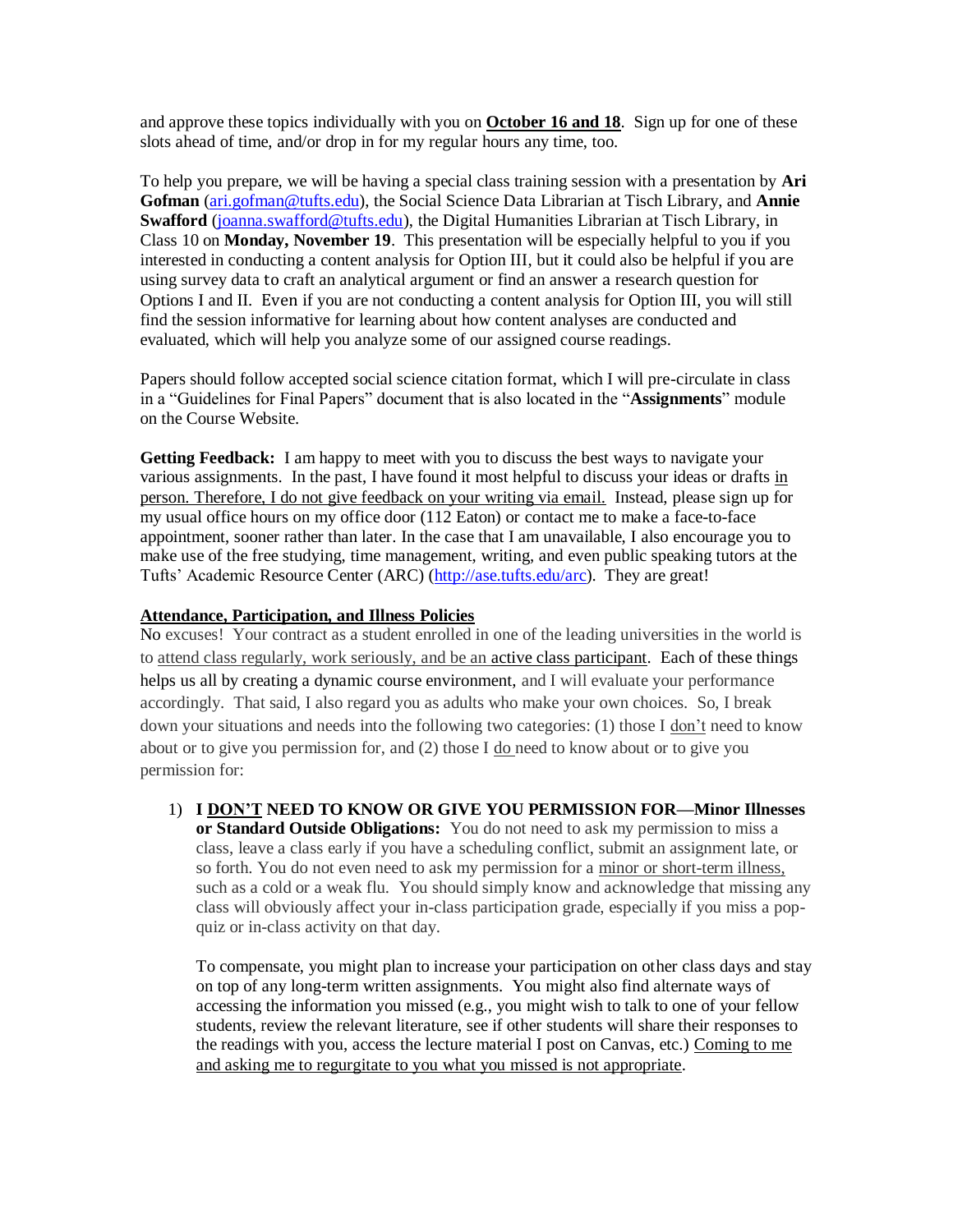In general, you should not need extensions on any of the writing assignments for this course because of a minor or short-term illness; you have been given enough advance notice that minor illness should not jeopardize your ability to complete them on time.

**I DO NEED TO KNOW OR GIVE YOU PERMISSION FOR—Serious Illnesses or Emergencies:** I care about you! If your illness is major or becomes more serious over time, or if you experience a major emergency, such that you have to miss several classes or your ability to work on a given assignment becomes compromised, please notify me of your situation immediately. While I do not usually grant extensions without penalty for written assignments in cases of "nonemergencies" *(which I define as including family obligations, sports events, or alarm clocks that have failed to ring)* or even in most cases of emergencies that do not involve you personally, I do grant extensions in situations that involve serious illness or dire personal emergency and warrant them. If you are unsure whether your situation counts as "serious", just run it by me. There is never any harm in asking, and you can't get an extension unless you ask!

Finally, absences due to religious observances are discussed separately (see below). Email me in advance if they apply to you.

### **Policies on Work Submitted Early or Late**

I expect you will submit all take-home writing assignments in hardcopy and on time. However:

- **Early:** If you cannot be in class on the day that your work is due, it should be submitted in hardcopy in advance to the department staff in the Sociology department office (Eaton 102B, which is normally open 9AM-5PM M-F), carefully marked with your full name, the name of the assignment, my name (Professor Helen Marrow), and the name of the course (Sociology 190).
- **Late:** If you absolutely must turn in late work, give it directly to me or ask the same department staff to date stamp the work and place it in my mailbox. Late work will be docked one third of a letter grade for each business day (M-F), calculated in 24-hour increments. Saturdays and Sundays do not count.

Final Paper Deadlines: All final papers must be submitted in hardcopy, either to me (Eaton 112) or to the Sociology Main Office (Eaton 102B), **by no later than 5:00pm on Monday, December 17, 2018**. *(Late policy is the same as above: one third of a letter grade will be docked for each business day it arrives late.*) If you are leaving campus before this date, you are welcome to submit your materials to the Sociology main office anytime ahead of this due date. It is open 9am-5pm M-F; if it is locked sometimes John LiBassi is available around the corner in Eaton 102A.

GRADE PICKUP: Your papers will be available for you to pick up, with full comments included, in the Sociology Department office (Eaton 102B) after Thursday, January 3, 2019. Your final course grades will also be made available on SIS and Canvas as of Wednesday, Thursday, January 3, 2019, and possibly before if I can get them there.

# **Miscellaneous Stuff**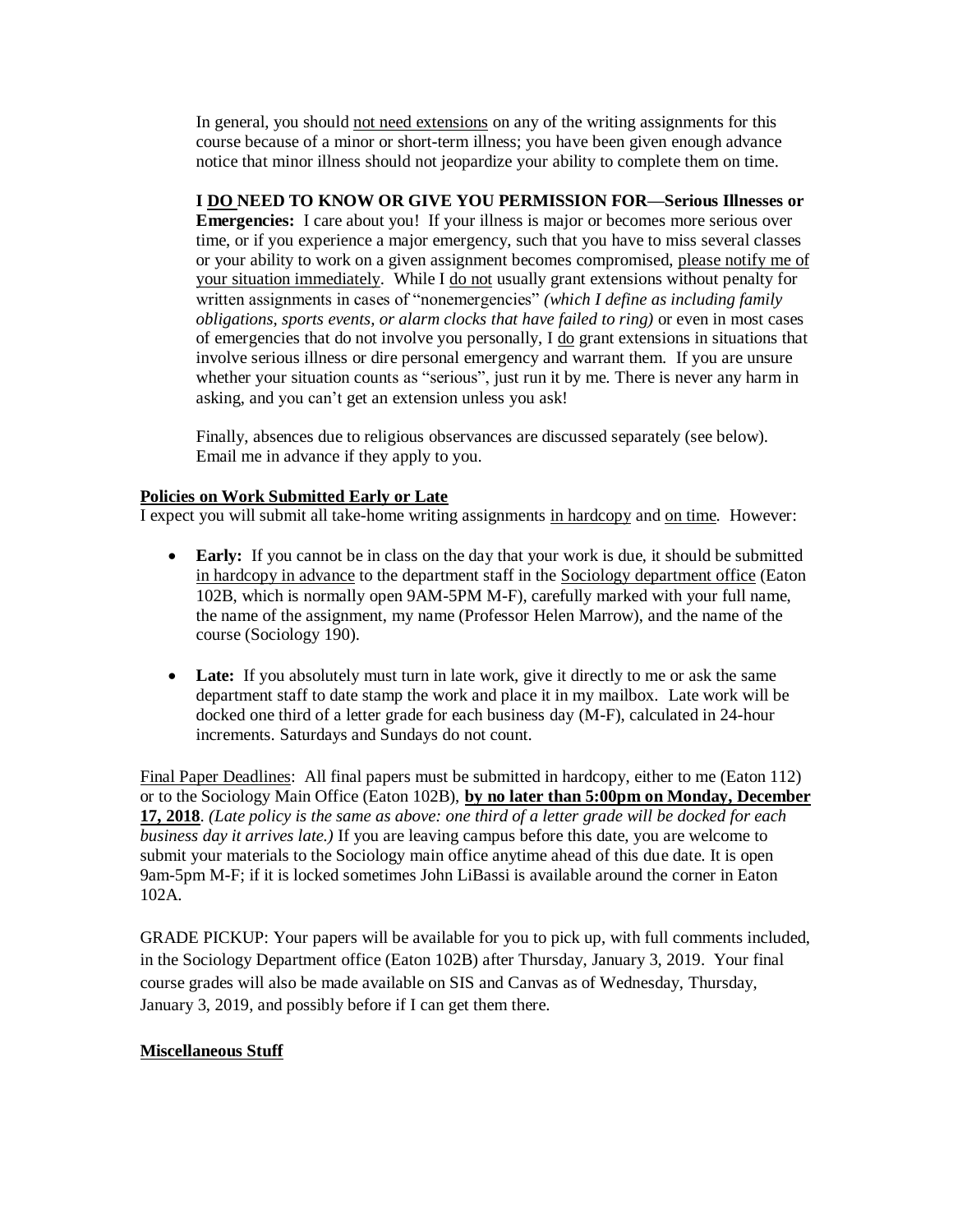**Technology**: Laptops, cell phones, and whatever else you have that beeps/rings/sings should be turned off during class. Why? Because it's distracting to me and your fellow students. Because it creates a more engaged class environment. And because more and more research is showing that it lowers your grades, not to mention your learning. Of course, if you need tech to do a class presentation or for any other special reason, talk to me and we can make a specific exception.

**Academic Integrity:** Cheating, fabrication, plagiarism, academic misconduct, dishonesty, or misuse of computing resources will not be tolerated. All such incidents will be reported directly to the Dean of Student Affairs Office to be vigorously pursued in accordance with Tufts University's Code of Conduct on Academic Integrity. A guide to these policies is available online a[t http://students.tufts.edu/student-affairs/student-life-policies/code-conduct](http://students.tufts.edu/student-affairs/student-life-policies/code-conduct) and [http://students.tufts.edu/student-affairs/student-life-policies/academic-integrity-policy.](http://students.tufts.edu/student-affairs/student-life-policies/academic-integrity-policy) It is every student's responsibility to become familiar with these standards. Claims of ignorance, accidental error, or of academic/personal pressures do not justify violations of academic integrity.

**Religious Observances:** There are several class dates that coincide with religious holidays this semester.Please email me at least two weeks in advance if you need to be miss class on any of them. If so, you may email me a personal reading log ahead of time. You should also plan to review the lecture notes online and catch up with another student on any class discussion you may have missed once you return. Finally, please make sure not to sign up to present on your final paper topic on Monday, Dec. 3 if you need to be away that class day.

**Student Accessibility:** Tufts University values the diversity of our students, staff, and faculty, recognizing the important contribution each student makes to our unique community. Students with disabilities are assured that the Student Accessibility Services (SAS) office will work with each student individually to ensure access to all aspects of student life. Tufts is committed to providing equal access and support to all students through the provision of reasonable accommodations so that each student may access their curricula and achieve their personal and academic potential. If you have a disability that requires reasonable accommodations, please contact the Student Accessibility Services office directly at [accessibility@tufts.edu](mailto:accessibility@tufts.edu) or 617-627- 4539 to make an appointment with an SAS representative to determine appropriate accommodations. SAS will then be in touch with me and your pother course instructors as needed. Please be aware that accommodations cannot be enacted retroactively, making timeliness a critical aspect for their provision.

Additional Help: If you are having trouble in this course, please come see me sooner rather than later. *Sooner:* There is a chance we can work together to make things better. *Later:* There is an excellent chance that you will be stuck with a lower grade than you would like.

In this or any of your courses, if you ever want additional help in comprehending lecture or assigned reading material, studying for in-class exams, or writing your written assignments, free tutors are available to help improve your writing, public speaking, and time management skills at Tufts' Academic Resource Center (ARC) [\(http://ase.tufts.edu/arc\)](http://ase.tufts.edu/arc). I strongly encourage you to make use of this resource. Learning how to navigate ARC early on in your Tufts career can provide huge benefits down the road.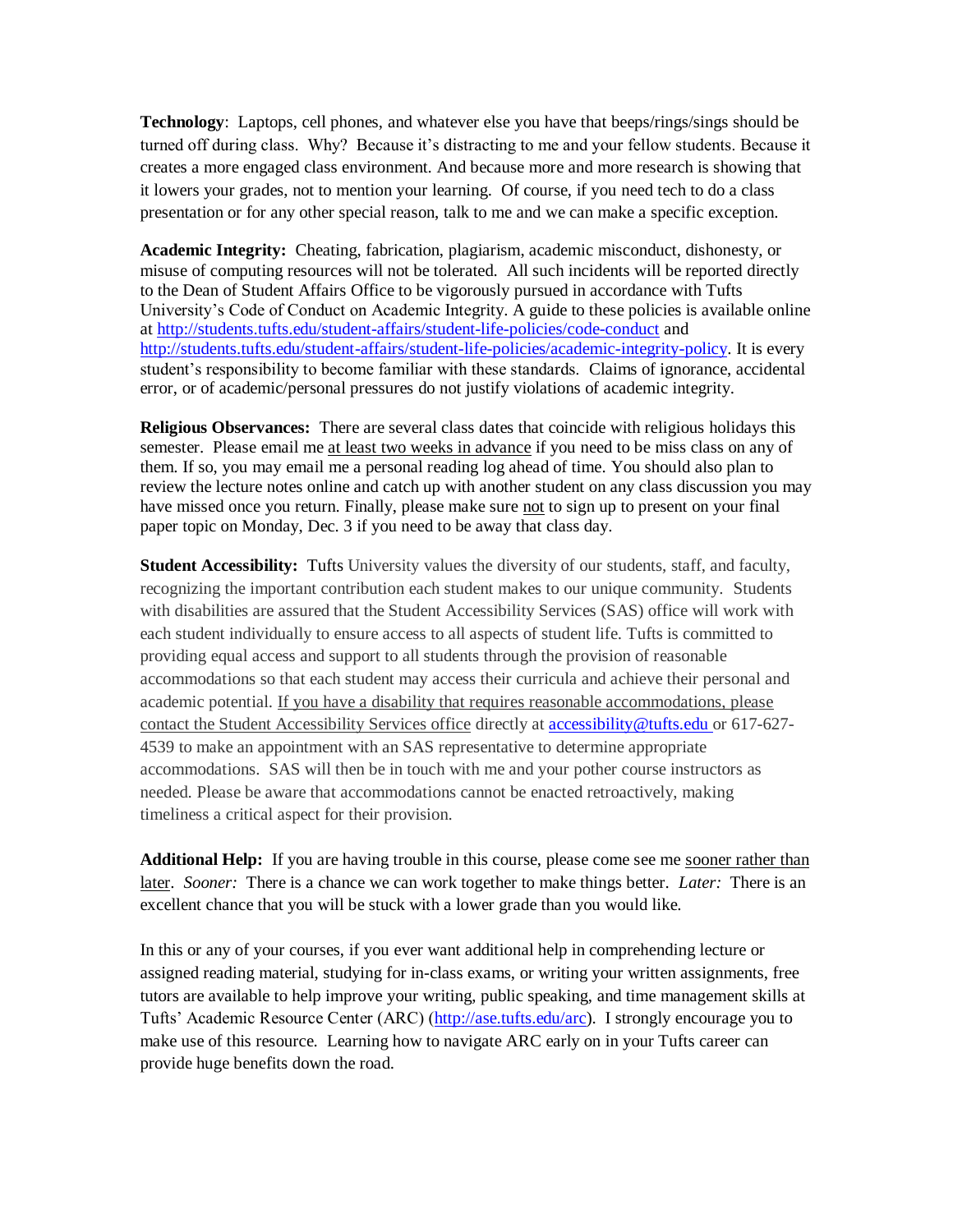Finally, if there are any other issues in your life that are not going well or that are otherwise affecting your performance in this course and elsewhere, there are a range of people and resources at Tufts designed to help you. You might try contacting your advisor, your Associate Dean, one of the College Transition Advisors, or the Dean of Student Affairs (see [http://students.tufts.edu/academic-advice-and-support/academic-advising/meet-your-advising](http://students.tufts.edu/academic-advice-and-support/academic-advising/meet-your-advising-team)[team\)](http://students.tufts.edu/academic-advice-and-support/academic-advising/meet-your-advising-team). Or you might seek help for managing stress and other health-related concerns at the Tufts University Counseling and Mental Health Service [\(http://ase.tufts.edu/counseling/\)](http://ase.tufts.edu/counseling/). Ask me for assistance identifying places and people you might need. I am here to support you.

Most of all, don't be afraid to seek help. Whether you want improve your performance academically, socially, or emotionally, seeking out support to take care of yourself is critical. You are a budding sociologist, after all – one who is (I hope!) learning that no one goes it alone, and that complex support systems lie beneath every person's "individual" success.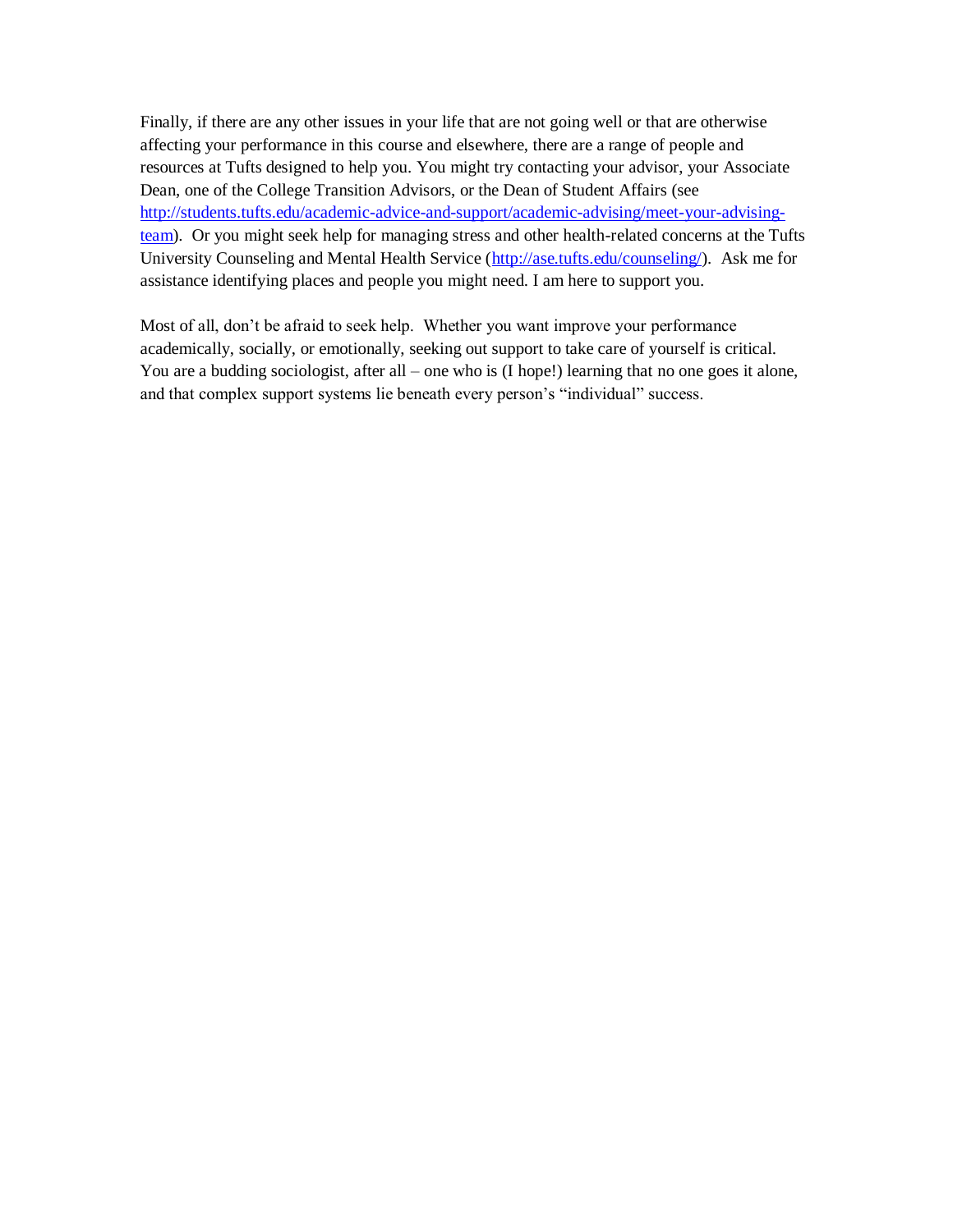# **Course Schedule**

#### **Part I: Post-1965 Immigration: Basic Research and Debates**

| <b>CLASS DATE</b>        | <b>IN-CLASS PLAN &amp; ASSIGNMENTS</b><br>(to be completed before class begins)                                                                                                                                                                                                                                                                                                                                                                                                                               |
|--------------------------|---------------------------------------------------------------------------------------------------------------------------------------------------------------------------------------------------------------------------------------------------------------------------------------------------------------------------------------------------------------------------------------------------------------------------------------------------------------------------------------------------------------|
| Class 1<br>Mon. Sept. 10 | <b>Introduction to the Course</b><br><b>Overview of Course Requirements</b>                                                                                                                                                                                                                                                                                                                                                                                                                                   |
| (Rosh Hashanah)          | Determinants of Post-1965 Immigration Flows: Labor Demand, Immigration Policy,<br>and Other Factors                                                                                                                                                                                                                                                                                                                                                                                                           |
|                          | Reading Assignments:<br>PORTES AND RUMBAUT (2014), CHAPTER 1: "The Three Phases of U.S.-Bound<br>Immigration"<br>Massey, Douglas S., Jorge Durand, and Nolan J. Malone. 2002. "Principles of<br>Operation: Theories of International Migration." CHAPTER 2 in Beyond<br>Smoke and Mirrors: Mexican Immigration in an Era of Economic Integration.<br>New York: Russell Sage. (Canvas)                                                                                                                         |
|                          | Food for thought:<br>According to the first two readings, what factors <i>initiate</i> international labor migration<br>streams (that is, ones comprised of economic migrants and not necessarily of<br>refugees/asylees), and what factors <i>sustain</i> international labor migration streams? How<br>do you see both sets of factors being (mis)understood by American politicians and the<br>American public today?<br>In-Class: Personal Introductions; Sign-Up Sheet for Discussion Leading Assignment |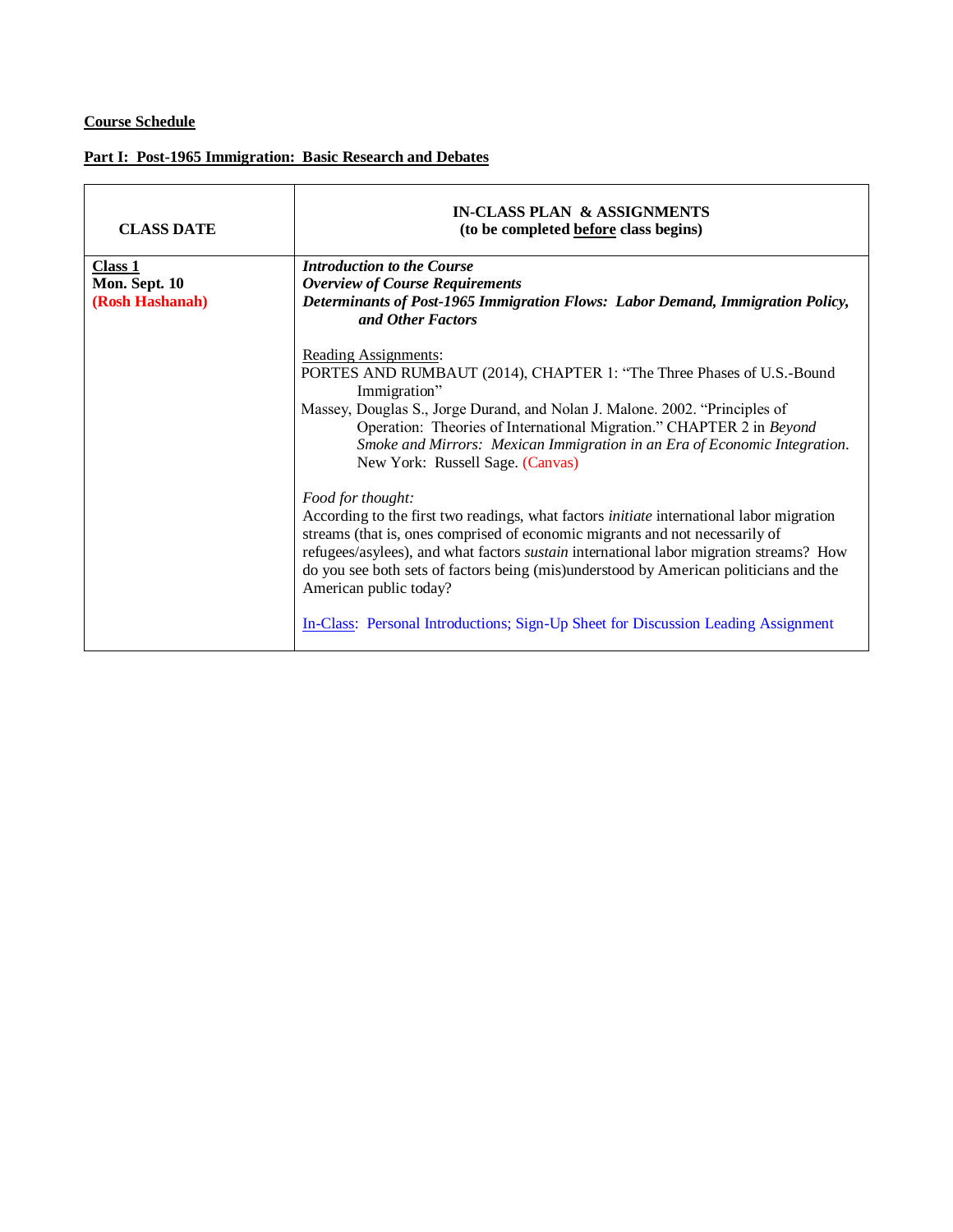| Class 2        | <b>Contexts of Reception and Modes of Incorporation</b>                                                                                                                                                                                                                                                                                                                                                                                                                                                                                                                                                                                                                                                                                                                                                                                                                                                                                                                                            |
|----------------|----------------------------------------------------------------------------------------------------------------------------------------------------------------------------------------------------------------------------------------------------------------------------------------------------------------------------------------------------------------------------------------------------------------------------------------------------------------------------------------------------------------------------------------------------------------------------------------------------------------------------------------------------------------------------------------------------------------------------------------------------------------------------------------------------------------------------------------------------------------------------------------------------------------------------------------------------------------------------------------------------|
| Mon. Sept. 17  | <b>Undocumented Immigration</b>                                                                                                                                                                                                                                                                                                                                                                                                                                                                                                                                                                                                                                                                                                                                                                                                                                                                                                                                                                    |
|                | Reading Assignments:<br>PORTES AND RUMBAUT (2014), CHAPTER 4, "Making It in America: Education,<br>Occupation, and Entrepreneurship"<br>National Academies of Sciences, Engineering, and Medicine (NASEM). 2015.<br>CHAPTER 2 "Legal and Institutional Context for Immigrant Integration" and<br>CHAPTER 3 "Legal Status and Immigrant Integration" in The Integration of<br>Immigrants into American Society. Washington, DC: The National Academies<br>Press. (Canvas)<br>Bernstein, Nina, CHAPTER 1 in SUAREZ-OROZCO ET AL. (2011) "The Making of<br>an Outlaw Generation"                                                                                                                                                                                                                                                                                                                                                                                                                      |
|                | Food for thought:<br>Portes and Rumbaut (2014) argue that the "context of reception" or "mode of<br>incorporation" that an immigrant group encounters is just as important as its individual<br>members' human capital characteristics in determining how they will fare in the United<br>States. What factors constitute "context of reception" or "mode of incorporation"<br>according to their model, and how do they matter? What kind of "context of reception"<br>greets undocumented immigrants today? How has this context of reception changed<br>since the 1950s (and especially since 1986, 1996, and 2001—see NASEM 2015, Table<br>2-1)? What impacts do you see it having on undocumented immigrants' potential for<br>successful incorporating into American society? What impacts does Bernstein (2011)<br>suggests it raises for journalists and scholars attempting to understand and report on<br>"illegality"?<br>In-Class: Overview of History of U.S. Immigration Legislation |
| Wed., Sept. 19 | Yom Kippur                                                                                                                                                                                                                                                                                                                                                                                                                                                                                                                                                                                                                                                                                                                                                                                                                                                                                                                                                                                         |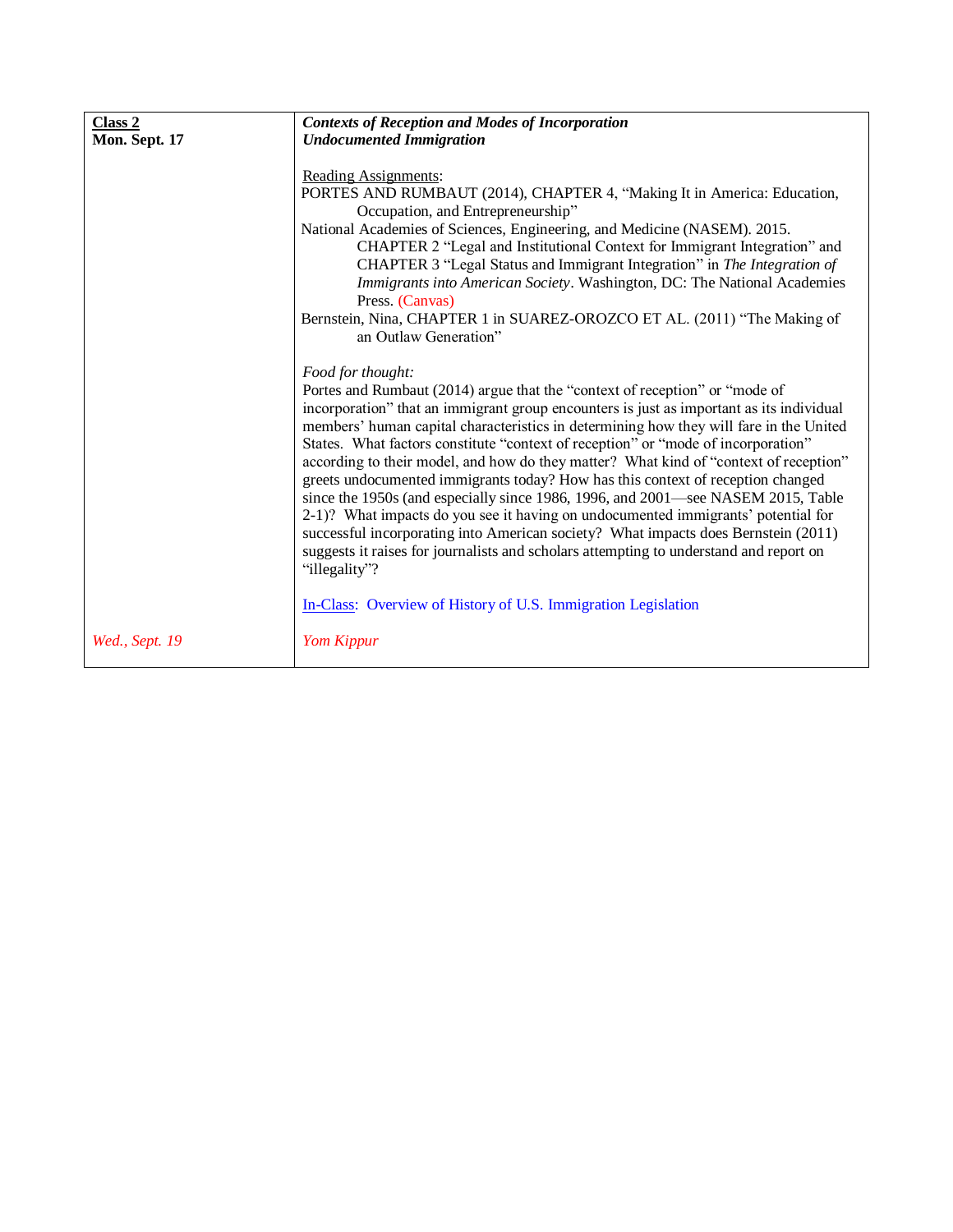| Class 3       | Research and Debate: Intergenerational Assimilation among Post-1965 Immigrants            |
|---------------|-------------------------------------------------------------------------------------------|
| Mon. Sept. 24 | and their Descendants                                                                     |
| (Sukkot)      |                                                                                           |
|               | Reading Assignments:                                                                      |
|               | Alba, Richard and Victor Nee. 2007. "Assimilation." Pp. 124-36 in The New Americans:      |
|               | A Guide to Immigration since 1965, edited by Mary C. Waters, Reed Ueda with               |
|               | Helen B. Marrow. Cambridge, MA: Harvard University Press. (Canvas)                        |
|               | Alba, Richard and Victor Nee. 2003. "Evidence of Contemporary Assimilation."              |
|               | CHAPTER 6 in Remaking the American Mainstream: Assimilation and                           |
|               | Contemporary Immigration. Cambridge: Harvard University Press. (Canvas)                   |
|               | PORTES AND RUMBAUT (2014), CHAPTER 7: "Growing Up American: The New                       |
|               | Second Generation"                                                                        |
|               | Waters, Mary C., CHAPTER 11 in SUAREZ-OROZCO ET AL. (2011) "Debating                      |
|               | Immigration: Are We Addressing the Right Issues"                                          |
|               | Food for thought:                                                                         |
|               | "Assimilation" is a word people frequently use when discussing immigration, so this       |
|               | week's readings will first expose you (very preliminarily!) to the three major            |
|               | sociological theories of assimilation (classic, segmented, and revised) and the emerging  |
|               | evidence from the post-1965 children of immigrants. Before you begin this week's          |
|               | readings, write down a definition of what you think "assimilation" is, as well as several |
|               | different ways you might consider an immigrant or immigrant group to be successfully      |
|               | "assimilated"? (Be creative and open here – there are no right answers, and your ideas    |
|               | will help us try to gauge what "assimilation" means in everyday public opinion.) You      |
|               | will then read about the development of segmented assimilation in the 1980s and 1990s,    |
|               | which hypothesized that the descendants of certain new immigrant groups would now         |
|               | move down (rather than up) over time and generations, due to a potent mix of economic     |
|               | disadvantage, discrimination for being seen as "nonwhite", and geographic concentration   |
|               | isolation. Later, you will read how revised assimilation emerged in the 1990s with a      |
|               | more positive forecast, arguing that "assimilation" is still the master trend among most  |
|               | immigrant groups in the U.S. despite these major structural changes and challenges.       |
|               | After doing the readings, now ask yourselves: Why exactly is it that Alba and Nee         |
|               | (2003) offer a much more optimistic picture of contemporary immigrants' progress and      |
|               | prospects for successful assimilation than do Portes and Rumbaut (2014), while Waters     |
|               | (2011) and her colleagues' study of the children of immigrants in New York City suggest   |
|               | that overall we should be cautiously optimistic, with an eye toward a few dark clouds on  |
|               | the horizon? Do you think the available data most strongly support a segmented            |
|               | (pessimistic) assimilation perspective or a revised (more optimistic) assimilation        |
|               | perspective among contemporary immigrants, and why? Are there any ways to reconcile       |
|               | the different conclusions that Alba and Nee versus Portes and Rumbaut versus Waters       |
|               | are coming to? How do you see these scholars' discussions of assimilation being           |
|               | (mis)understood by American politicians and the American public? What does Waters         |
|               | say the media misses or confuses about the scholarly consensus?                           |
|               | In-Class: Pass out Guidelines for Final Papers / Review Class 11-13 Presentation List     |
|               |                                                                                           |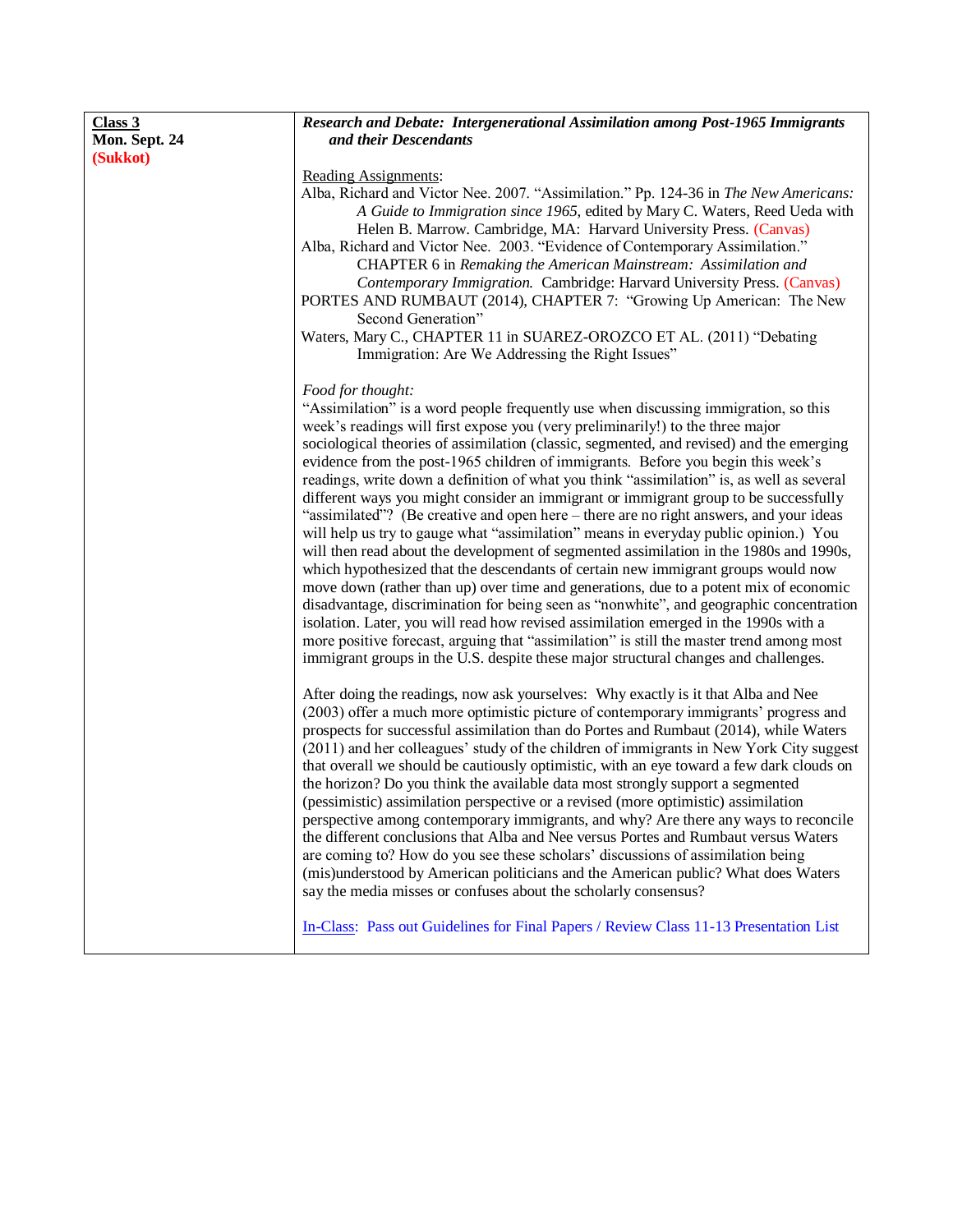| Class 4           | Research and Debate: The Impact of Immigration on the Economy and Labor                                                                                                                                                                                                                                                                                                                                                                                                                                                                                                                                                                                                                                                                                                                                                                                                                                                                                                                                                                                                                                                                                                                                                                                      |
|-------------------|--------------------------------------------------------------------------------------------------------------------------------------------------------------------------------------------------------------------------------------------------------------------------------------------------------------------------------------------------------------------------------------------------------------------------------------------------------------------------------------------------------------------------------------------------------------------------------------------------------------------------------------------------------------------------------------------------------------------------------------------------------------------------------------------------------------------------------------------------------------------------------------------------------------------------------------------------------------------------------------------------------------------------------------------------------------------------------------------------------------------------------------------------------------------------------------------------------------------------------------------------------------|
| Mon. Oct. 1       | <b>Market</b>                                                                                                                                                                                                                                                                                                                                                                                                                                                                                                                                                                                                                                                                                                                                                                                                                                                                                                                                                                                                                                                                                                                                                                                                                                                |
| (Shemini Atzeret) |                                                                                                                                                                                                                                                                                                                                                                                                                                                                                                                                                                                                                                                                                                                                                                                                                                                                                                                                                                                                                                                                                                                                                                                                                                                              |
|                   | Reading Assignments:<br>Waldman, Paul, Elbert Ventura, Robert Savillo, Susan Lin, and Greg Lewis. 2008. "Fear<br>and Loathing in Prime Time: Immigration Myths and Cable News." Media<br>Matters Action Network (May 21). (Canvas) Also available online at:<br>http://mediamattersaction.org/reports/fearandloathing/online_version.<br>[Download the complete report, read the executive summary, and read pp. 6-9<br>on social services and taxes]<br>Schumacher-Matos, Edward, CHAPTER 5 in SUAREZ-OROZCO ET AL. (2011)<br>"Consensus, Debate, and Wishful Thinking: The Economic Effect of<br>Immigration"<br>Bean, Frank D. and Gillian Stevens. 2003. "Immigrant Welfare Receipt: Implications<br>for Policy." CHAPTER 4 in America's Newcomers and the Dynamics of<br>Diversity. New York: Russell Sage. (Canvas)<br>Waldinger, Roger. 1997. "Black/Immigrant Competition Re-Assessed: New Evidence<br>from Los Angeles." Sociological Perspectives 40(3): 365-86. (Canvas)<br>Porter, Eduardo (2005). "Illegal Immigrants are Bolstering Social Security with<br>Billions." New York Times (April 5). (Canvas)<br>Schumacher-Matos, Edward (2010). "How Illegal Immigrants are Helping Social<br>Security." Washington Post (September 3). (Canvas) |
|                   | Food for thought:<br>There is ongoing debate over what the effects of immigration are on the American labor<br>market and its workers, particularly those who are racial minorities and/or poorly-skilled.<br>According to Schumacher-Matos (2011) and Bean and Stevens (2003), what are the<br>overall effects of immigration on the American economy and welfare state? Why does<br>public opinion differ from the actual evidence in this respect? Finally, where are the<br>negative effects of immigration on the American economy and its workers likely to be<br>most concentrated if and when they do occur, and through what direct and/or indirect<br>mechanisms might they come about?<br>In-Class: Check out my high school Spanish teacher last year $(\&$ our response)                                                                                                                                                                                                                                                                                                                                                                                                                                                                        |
| Sun., Oct. 7      | Diwali (Hindu)                                                                                                                                                                                                                                                                                                                                                                                                                                                                                                                                                                                                                                                                                                                                                                                                                                                                                                                                                                                                                                                                                                                                                                                                                                               |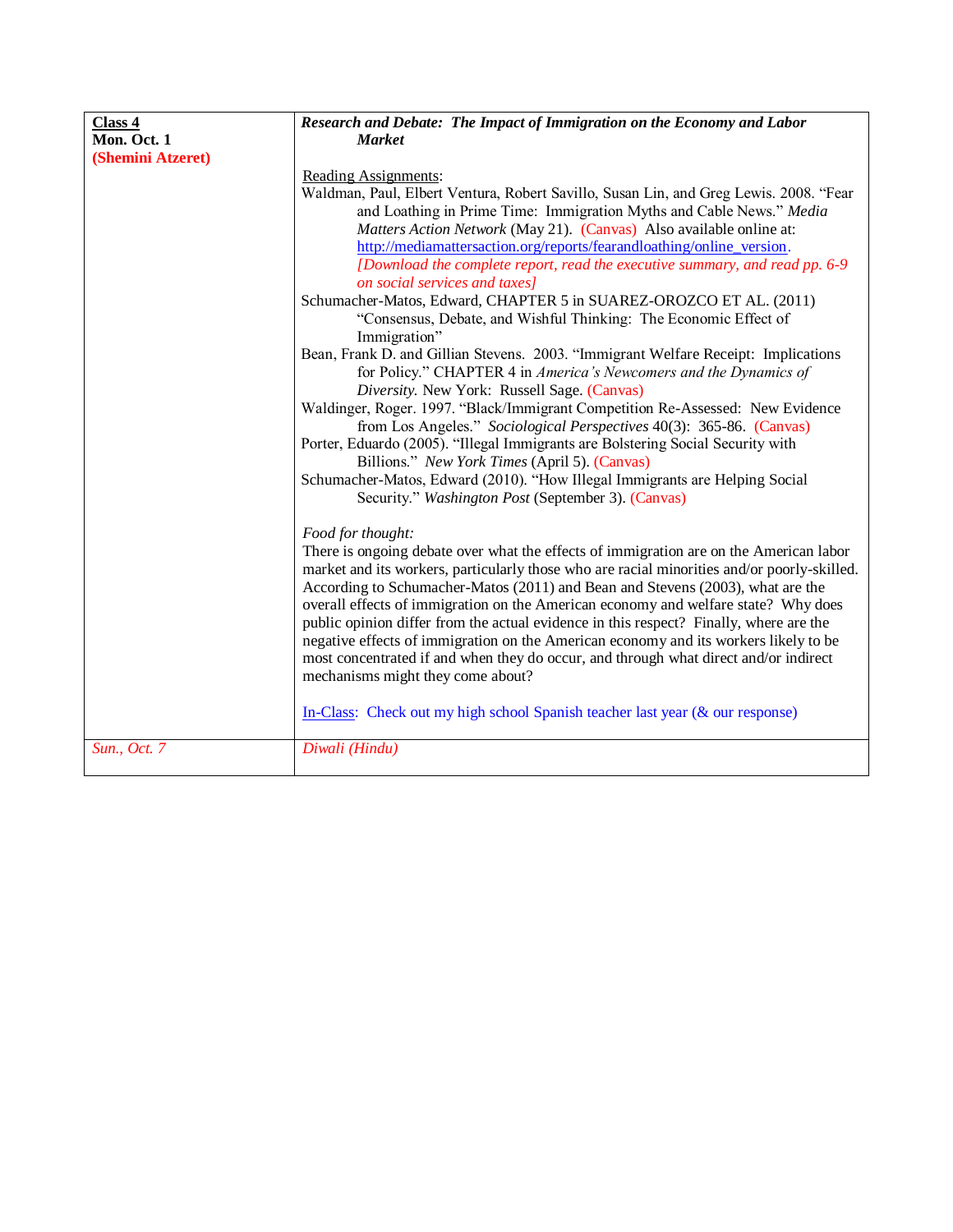| Class 5           | Research and Debate: Impact of Immigration on National Identity, Culture, and                                                                                                                                                                                                                                                                                                                                                                                                                                                                                                                                                                                                                                                                                                                                                                                                                                                                                                                                                                                                                                                                                                                                                                                                                                                                                                                                    |
|-------------------|------------------------------------------------------------------------------------------------------------------------------------------------------------------------------------------------------------------------------------------------------------------------------------------------------------------------------------------------------------------------------------------------------------------------------------------------------------------------------------------------------------------------------------------------------------------------------------------------------------------------------------------------------------------------------------------------------------------------------------------------------------------------------------------------------------------------------------------------------------------------------------------------------------------------------------------------------------------------------------------------------------------------------------------------------------------------------------------------------------------------------------------------------------------------------------------------------------------------------------------------------------------------------------------------------------------------------------------------------------------------------------------------------------------|
| **Tues., Oct. 9** | <b>Security</b>                                                                                                                                                                                                                                                                                                                                                                                                                                                                                                                                                                                                                                                                                                                                                                                                                                                                                                                                                                                                                                                                                                                                                                                                                                                                                                                                                                                                  |
|                   | Reading Assignments:<br>Waldman, Paul, Elbert Ventura, Robert Savillo, Susan Lin, and Greg Lewis. 2008. "Fear<br>and Loathing in Prime Time: Immigration Myths and Cable News." Media<br>Matters Action Network (May 21). (Canvas) Also available online at:<br>http://mediamattersaction.org/reports/fearandloathing/online_version. [Re-read]<br>the executive summary and read pp. 4-6 on crime]<br>PORTES AND RUMBAUT (2014), CHAPTER 5: "From Immigrants to Ethnics:<br>Identity, Citizenship, and Political Participation"<br>Citrin, Jack, Amy Lerman, Michael Murakami, and Kathryn Pearson. 2007. "Testing<br>Huntington: Is Hispanic Immigration a Threat to American Identity?"<br>Perspectives on Politics 5(1): 31-48. (Canvas)<br>Rumbaut, Rubén G. and Walter A. Ewing. 2007. "The Myth of Immigrant Criminality<br>and the Paradox of Assimilation: Incarceration Rates among Native- and<br>Foreign-born Men." Washington, DC: Immigration Policy Center (IPC),<br>American Immigration Law Foundation (AILF) (Spring). (Canvas). Also<br>available online at: http://www.immigrationpolicy.org/special-reports/myth-<br>immigrant-criminality-and-paradox-assimilation.<br>Flagg, Anna. 2018. "The Myth of the Criminal Immigrant." New York Times (March<br>30). (Canvas). Also available online at:<br>https://www.nytimes.com/interactive/2018/03/30/upshot/crime-immigration-<br>myth.html |
|                   | Food for thought:<br>Immigrants are frequently charged with "not wanting to assimilate" to American society,<br>not just economically but also linguistically, politically, and even religiously. They are<br>also charged with threatening the public "safety", not just economic positions, of<br>American natives. According to these readings, what does research show regarding<br>contemporary immigrants' linguistic and political assimilation, and how do Portes and<br>Rumbaut (2014) explain the "separatism" that does exist differently than Huntington<br>does? Similarly, what does research show regarding contemporary immigrants'<br>criminality? How do you see the connections between immigration and language,<br>politics, and crime being (mis)understood by American politicians and the American<br>public?                                                                                                                                                                                                                                                                                                                                                                                                                                                                                                                                                                            |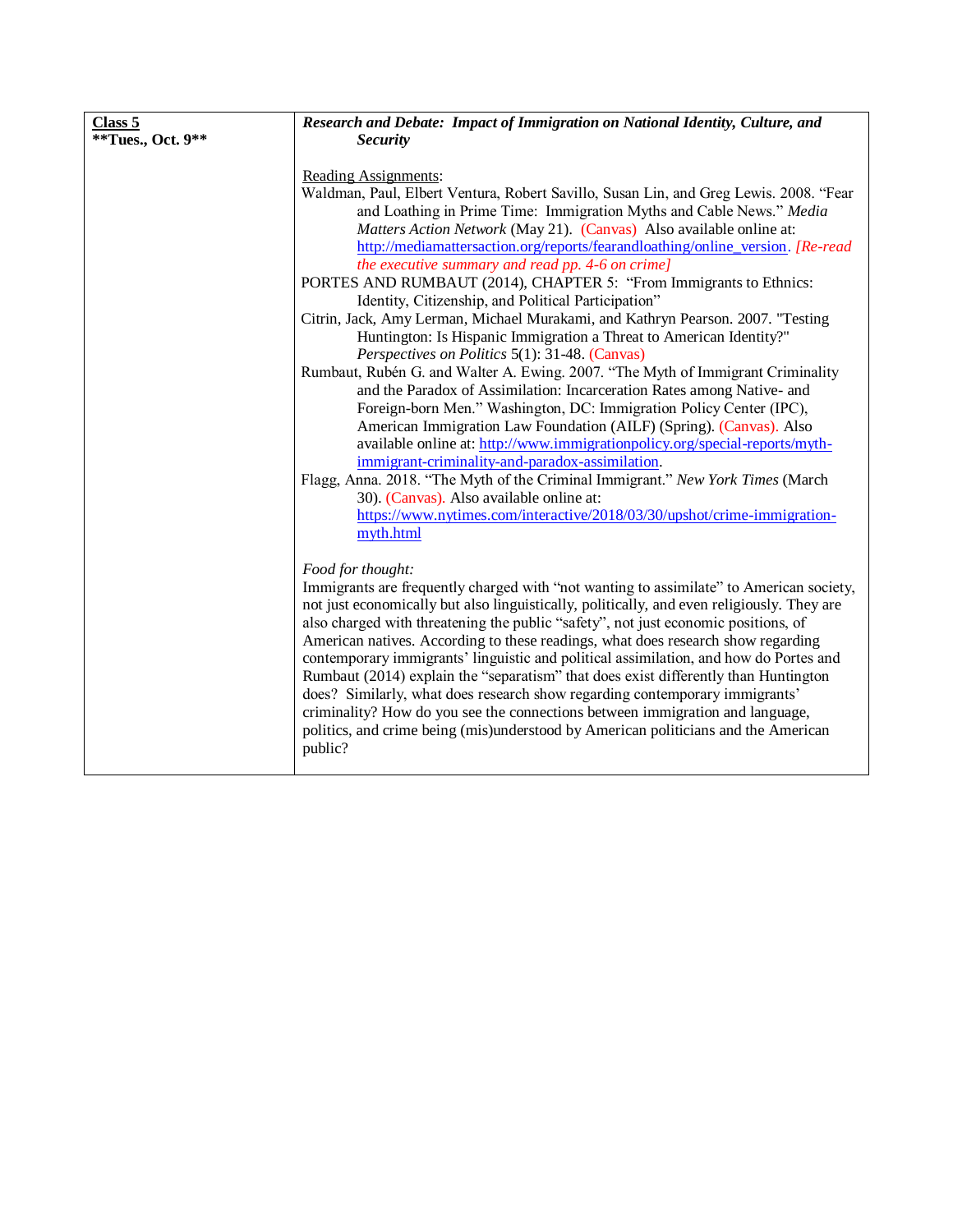# **Part II: Complex Interplay: Public Opinion, Politics, and Media**

| <b>CLASS DATE</b>       | IN-CLASS PLAN & ASSIGNMENTS<br>(to be completed before class begins)                                                                                                                                                                                                                                                                                                                                                                                                                                                                                                                                                                                                                                                                                                                                                                                                                                                                                                                                                                                                                                                                                                                                                                                                                                   |
|-------------------------|--------------------------------------------------------------------------------------------------------------------------------------------------------------------------------------------------------------------------------------------------------------------------------------------------------------------------------------------------------------------------------------------------------------------------------------------------------------------------------------------------------------------------------------------------------------------------------------------------------------------------------------------------------------------------------------------------------------------------------------------------------------------------------------------------------------------------------------------------------------------------------------------------------------------------------------------------------------------------------------------------------------------------------------------------------------------------------------------------------------------------------------------------------------------------------------------------------------------------------------------------------------------------------------------------------|
| Class 6<br>Mon. Oct. 15 | Public Opinion on Immigration: Support, Ambivalence, or Opposition?<br>The Economic, Social, and Ideological Roots of Pro- and Anti-Immigrant Sentiment                                                                                                                                                                                                                                                                                                                                                                                                                                                                                                                                                                                                                                                                                                                                                                                                                                                                                                                                                                                                                                                                                                                                                |
|                         | Reading Assignments:<br>Simon, Rita J. and James Lynch. 1999. "A Comparative Assessment of Public Opinion<br>toward Immigrants and Immigration Practices." International Migration<br>Review 33(2): 455-67. (Canvas)<br>Suro, Roberto. 2009. "America's Views of Immigration: The Evidence from Public<br>Opinion Surveys." Pp. 52-76 in Migration, Public Opinion, and Politics [1st]<br>edition], edited by Bertelsmann Stiftung and Migration Policy Institute.<br>Washington, DC: The Transatlantic Council on Migration. (Canvas)<br>Burns, Peter, and James G. Gimpel. 2000. "Economic Insecurity, Prejudicial<br>Stereotypes, and Public Opinion on Immigration Policy." Political Science<br><i>Quarterly</i> 115: 201-25. (Canvas)<br>Lee, Riane L. and Susan T. Fiske. 2006. "Not an Out-Group, Not Yet an In-group:<br>Immigrants in the Stereotype Content Model." International Journal of<br>Intercultural Relations 30(6): 751-68. (Canvas)<br>Flores, René D. 2017. "Do Anti-Immigrant Laws Shape Public Sentiment? A Study of<br>Arizona's SB 1070 Using Twitter Data." American Journal of Sociology<br>123(2):333-84. (Canvas)                                                                                                                                                      |
|                         | Food for thought:<br>What demographic, material/economic, psychological, and political factors do the first<br>four of these readings suggest drive anti-immigrant sentiment? What about pro-<br>immigrant sentiment? How do Burns and Gimpel (2000) model the relationship between<br>economic interests, racial prejudice, and anti-immigrant sentiment when they control for<br>a variety of factors all at once? (p.s. I continue to assign this "dated" piece because I<br>think it remains relevant today! See what you think.) Do you think the overall picture of<br>public opinion toward immigrants is supportive, ambivalent, or oppositional? Is this<br>similar or different for undocumented immigrants as it is for legal immigrants? How so?<br>How do you think public opinion might be any similar or different today?<br>Finally, once you have considered those readings and questions, delve into Flores (2017).<br>How does he argue that social media offer a new way to measure public opinion on<br>immigration, compared to traditional surveys? Are they equivalent, or different? Next<br>week we will start to consider how public opinion may (or may not) have the ability to<br>lead to policymaking on immigration. But for now, Flores considers the question in the |
|                         | other direction: Does a restrictive policy have the ability to make public opinion more<br>negative? What are his main findings and arguments? How do they relate to key points<br>about public opinion on immigration presented in the first four readings?                                                                                                                                                                                                                                                                                                                                                                                                                                                                                                                                                                                                                                                                                                                                                                                                                                                                                                                                                                                                                                           |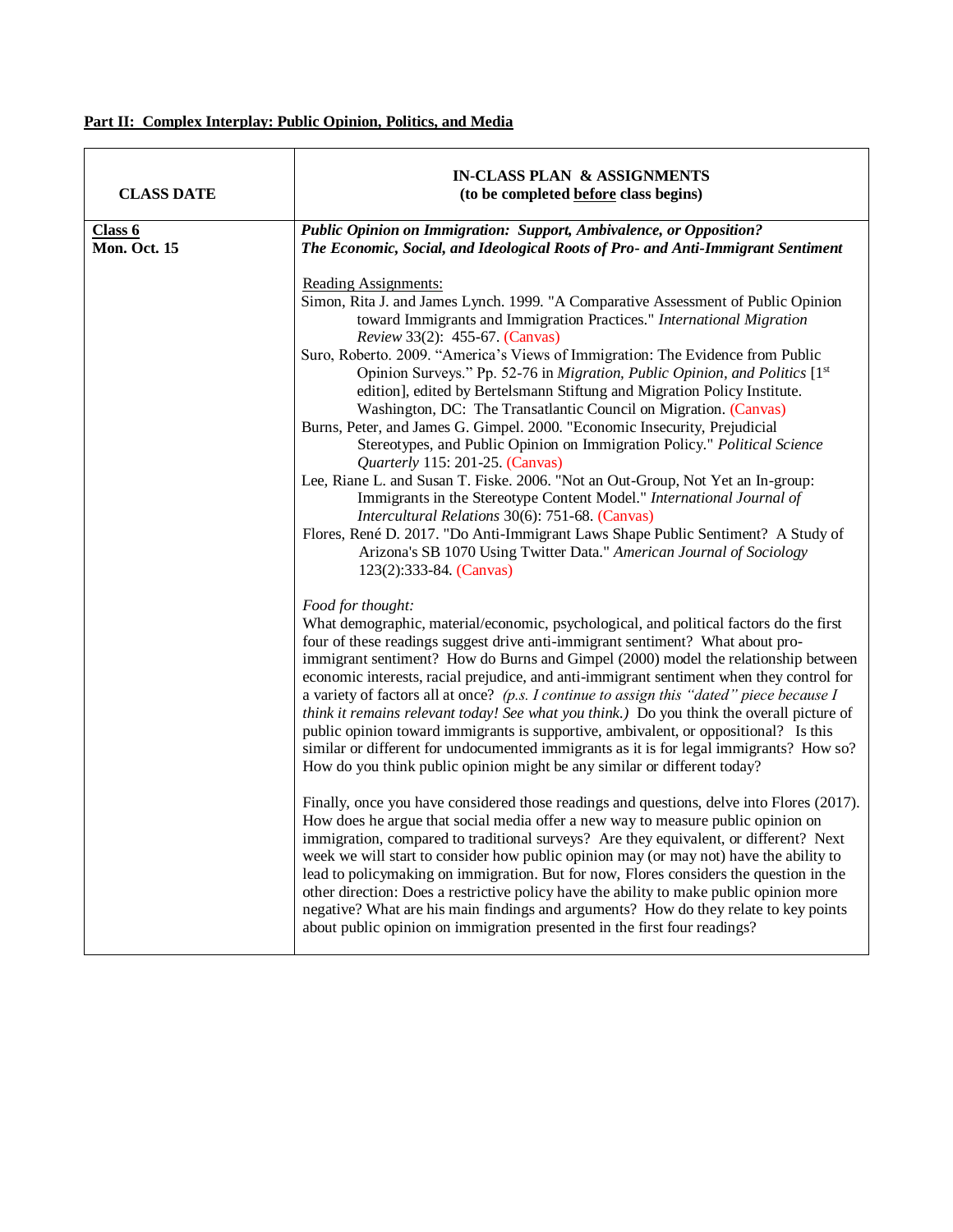| Final Paper Ideas Extra | I have extra office hours this week to discuss your final paper topics individually. Sign                                                                             |
|-------------------------|-----------------------------------------------------------------------------------------------------------------------------------------------------------------------|
| Office Hours            | $\mu$ in advance to guarantee yourself a 20-minute spot on my office door (Eaton 112). If                                                                             |
|                         | you cannot meet during this window, try my usual drop-in hours, but know that they will                                                                               |
| Tues. Oct. 16           | be open to students in my other courses, too.                                                                                                                         |
| signup 11am-3:00pm      |                                                                                                                                                                       |
| drop-in hours 3-5pm     |                                                                                                                                                                       |
|                         |                                                                                                                                                                       |
| <b>Thurs. Oct. 18</b>   |                                                                                                                                                                       |
| drop-in hours 12-2pm    |                                                                                                                                                                       |
| signup $2-5:00$ pm      |                                                                                                                                                                       |
|                         |                                                                                                                                                                       |
| Class <sub>7</sub>      | <b>Linking Public Opinion to the Political Process</b>                                                                                                                |
| Mon. Oct. 22            |                                                                                                                                                                       |
|                         | <b>Reading Assignments:</b>                                                                                                                                           |
|                         | Rosner, Jeremy D. 2009. "The Politics of Immigration and the (Limited) Case for New<br>Optimism: Perspectives from a Political Pollster." Pp. 77-87 in Migration,     |
|                         | Public Opinion, and Politics [1 <sup>st</sup> edition], edited by Bertelsmann Stiftung and                                                                            |
|                         | Migration Policy Institute. Washington, DC: The Transatlantic Council on                                                                                              |
|                         | Migration. (Canvas)                                                                                                                                                   |
|                         | Cornelius, Wayne and Marc Rosenblum. 2005. "Immigration and Politics." Annual                                                                                         |
|                         | Review of Political Science 8: 99-119. (Canvas) [Skim this as a quick summary                                                                                         |
|                         | of what we have read so far on the determinants of international migration $\&$                                                                                       |
|                         | public opinion on immigration, to refresh, followed by a new discussion of the                                                                                        |
|                         | <i>immigration policy-making process, which is where you should concentrate]</i>                                                                                      |
|                         | Gimpel, James. G. and James R. Edwards. 1999. "Public Opinion and Interest Group                                                                                      |
|                         | Influence." CHAPTER 2 in The Congressional Politics of Immigration Reform.                                                                                            |
|                         | Boston: Allyn and Bacon. (Canvas) [Read only pp. 41-55]                                                                                                               |
|                         | Golash-Boza, Tanya. 2009. "A Confluence of Interest in Immigration Enforcement:                                                                                       |
|                         | How Politicians, the Media, and Corporations Profit from Immigration Policies                                                                                         |
|                         | Destined to Fail." Sociology Compass 3(2): 283-94. (Canvas)                                                                                                           |
|                         | Fox, Cybelle. 2016. "Unauthorized Welfare: The Origins of Immigrant Status                                                                                            |
|                         | Restrictions in American Social Policy." Journal of American History 102(4):                                                                                          |
|                         | 1051-74. (Canvas)                                                                                                                                                     |
|                         |                                                                                                                                                                       |
|                         | Food for thought:                                                                                                                                                     |
|                         | According to these scholars, what accounts for various types of mismatches between                                                                                    |
|                         | public opinion and policymaking on immigration? On one hand, several articles discuss                                                                                 |
|                         | the gap between generally "ambivalent" public opinion and more polarized and                                                                                          |
|                         | enforcement-driven policies, especially regarding undocumented immigrants. On the                                                                                     |
|                         | other hand, Cornelius and Rosenblum (2005) ask why do restrictive policies to control                                                                                 |
|                         | "unwanted" migration often fail in practice, even when they have public support? What                                                                                 |
|                         | domestic interest groups have large stakes in immigration policymaking, and how do                                                                                    |
|                         | such interests result in either more expansive or more restrictive policymaking than we                                                                               |
|                         | would expect going by public opinion polls? Did any of these groups, or the "strange<br>bedfellow" coalitions among them, surprise you? Do you think any of them have |
|                         | changed places over time since these articles were written? Why or why not?                                                                                           |
|                         |                                                                                                                                                                       |
| $*Tues., Oct. 23$       | *Please Note: I will not be holding my regular office hours this Thurs., Oct. 25,                                                                                     |
| $12-5$ pm               | because I am traveling for a conference. I will hold extended office hours today, Tues.,                                                                              |
|                         | Oct. 23, from 12-5pm instead.                                                                                                                                         |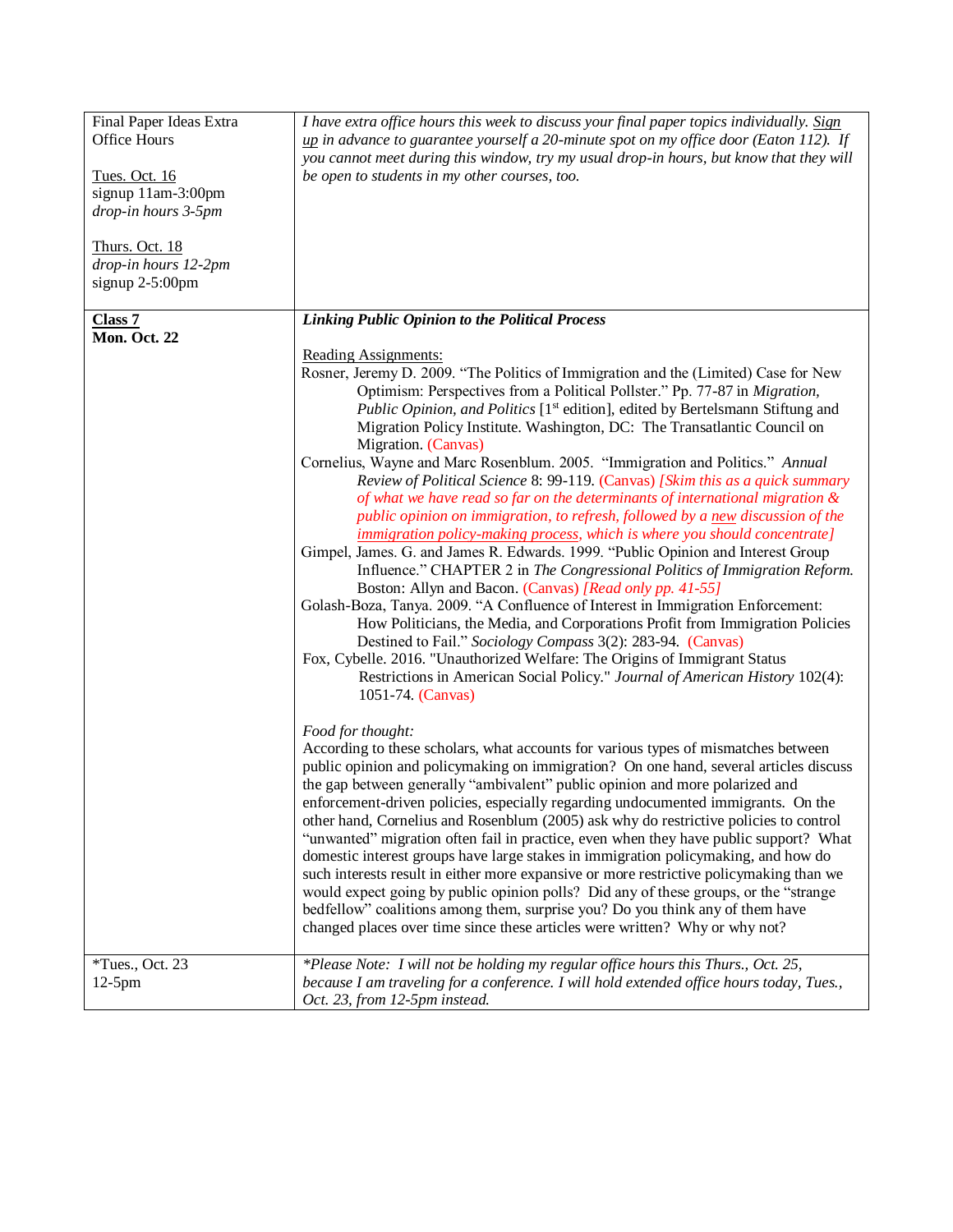| Class 8      | Bringing in the Media: Agenda-Setting, Priming, and Framing                                                                                                                   |
|--------------|-------------------------------------------------------------------------------------------------------------------------------------------------------------------------------|
| Mon. Oct. 29 |                                                                                                                                                                               |
|              | Reading Assignments:                                                                                                                                                          |
|              | Scheufele, Dietram A. and David Tewksbury. 2007. "Framing, Agenda Setting, and                                                                                                |
|              | Priming: The Evolution of Three Media Effects Models." Journal of                                                                                                             |
|              | Communication 57(1): 9-20. (Canvas)                                                                                                                                           |
|              | Bloemraad, Irene, Els de Graauw, and Rebecca Hamlin. 2015. "Immigrants in the                                                                                                 |
|              | Media: Civic Visibility in the USA and Canada." Journal of Ethnic and                                                                                                         |
|              | Migration Studies 41(6): 874-96. (Canvas)                                                                                                                                     |
|              | Ackerman, Edwin F. 2013. "The Rise of the 'Illegal Alien'." Contexts 12(3): 72-74.                                                                                            |
|              | (Canvas)                                                                                                                                                                      |
|              | HAYNES, MEROLLA, AND RAMAKRISHNAN (2016), CHAPTER 1 "Introduction",                                                                                                           |
|              | CHAPTER 2 "Media Framing and Effects on Public Opinion", and CHAPTER                                                                                                          |
|              | 6 "What's in a Name: Illegal, Undocumented, or Unauthorized?"                                                                                                                 |
|              |                                                                                                                                                                               |
|              | Food for thought:                                                                                                                                                             |
|              | What is agenda-setting? Priming? Framing? Within framing, what are issue frames                                                                                               |
|              | versus equivalency frames? Episodic frames versus thematic frames? What do Haynes et                                                                                          |
|              | al. (2016) find in terms of how media (and also congressional representatives) discuss<br>undocumented immigrants with different equivalency frames (Chapter 6)? Do they find |
|              | that these differences matter? Why or why not? What do you think about this?                                                                                                  |
|              |                                                                                                                                                                               |
|              | More generally, across these readings and ones you have done before, what roles do the                                                                                        |
|              | media play in linking public opinion about immigration to policymaking and vice versa?                                                                                        |
|              | When/how do you see the media acting as: (a) passive "mirror" for transmitting public                                                                                         |
|              | opinion to politicians, or politicians' actions and policies to the public in the other                                                                                       |
|              | direction; (b) active "creator" or facilitator of immigration policy, either by influencing                                                                                   |
|              | public opinion or politicians; and (c) independent "watchdog" to uncover discrepancies                                                                                        |
|              | between what politicians/policies say versus do?                                                                                                                              |
|              |                                                                                                                                                                               |
|              | In-Class: Special Guest, Edward Schumacher-Matos, Edward R. Murrow Visiting                                                                                                   |
|              | Professor of Public Diplomacy at the Fletcher School. A journalist-scholar-columnist                                                                                          |
|              | formerly employed at the Washington Post, New York Times, Philadelphia Inquirer,                                                                                              |
|              | Wall Street Journal, NPR, and various Spanish-language newspapers, among other                                                                                                |
|              | positions and activities. Make sure to review the two pieces you read by him earlier.                                                                                         |
|              | And come prepared with questions-perhaps about how a newsroom works, where                                                                                                    |
|              | journalism is on immigration today, what pressures or factors drive journalists to write                                                                                      |
|              | what they do, how evidence-based journalism can work, etc. Get creative!                                                                                                      |
|              |                                                                                                                                                                               |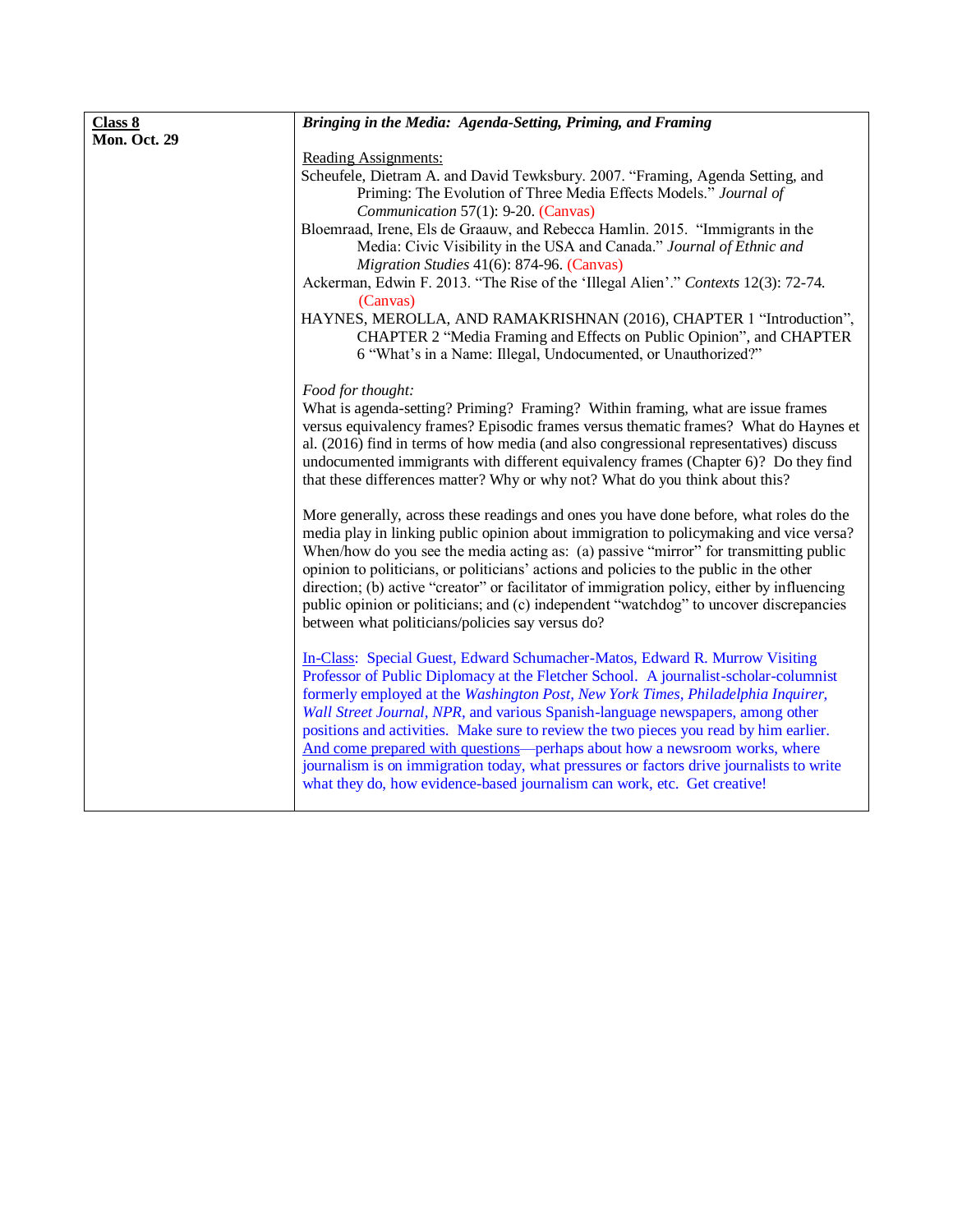| Class 9<br>Mon. Nov. 5                 | A Case Study in Traditional Media: Visual Representations of Immigration and<br>National Identity in American Magazine Covers, 1965-1999<br><b>Reading Assignments:</b><br>CHAVEZ (2001) [Read CHAPTERS 1-5]<br>Food for thought:<br>What methods does Chavez (2001) use to analyze magazine covers as windows into<br>conceptions of American immigration as connected to national identity? What are the<br>benefits but also the limitations of such methods? How might you use similar methods<br>to analyze other types of media's portrayals of immigration and immigrants (e.g., books,<br>newspapers, cartoons, TV shows, TV talk shows, radio shows, blogs, organizational<br>webpages, etc.)? |
|----------------------------------------|---------------------------------------------------------------------------------------------------------------------------------------------------------------------------------------------------------------------------------------------------------------------------------------------------------------------------------------------------------------------------------------------------------------------------------------------------------------------------------------------------------------------------------------------------------------------------------------------------------------------------------------------------------------------------------------------------------|
|                                        | In-Class: Learning How to Conduct a Content Analysis                                                                                                                                                                                                                                                                                                                                                                                                                                                                                                                                                                                                                                                    |
| <b>NO CLASS</b><br><b>Mon. Nov. 12</b> | Veterans Day                                                                                                                                                                                                                                                                                                                                                                                                                                                                                                                                                                                                                                                                                            |
| Class 10<br><b>Mon. Nov. 19</b>        | A Case Study in Traditional Media: Visual Representations of Immigration and<br>National Identity in American Magazine Covers, 1965-1999, cnt'd.<br>Production $\rightarrow$ Consumption<br><b>Reading Assignments:</b><br>CHAVEZ (2001) [Read CHAPTERS 6-9]<br>Gadarian, Shana Kushner and Bethany Albertson. 2014. "Anxiety, Immigration, and the<br>Search for Information." Political Psychology 35(2): 133-64. (Canvas)<br>Food for thought:<br>Building on the "food for thought" questions from last week, what does Chavez's<br>(2001) analysis of college students' consumption of magazine covers offer in terms of                                                                           |
|                                        | our understanding about how discourses about immigration are not only produced, but<br>also consumed, across different sectors of U.S. society? What does Gadarian and<br>Albertson's (2014) experimental analysis tell us about the role that anxiety plays in<br>Americans' news consumption patterns when it comes to immigration? How might you<br>use similar nonexperimental or experimental methods to analyze other types of<br>reactions to the media's portrayals of immigration and immigrants in American society?<br>(We'll be reading some more examples in the coming weeks)<br>In-Class: 1:30-2:30pm: Ari Gofman and Annie Swafford, Tisch Library                                      |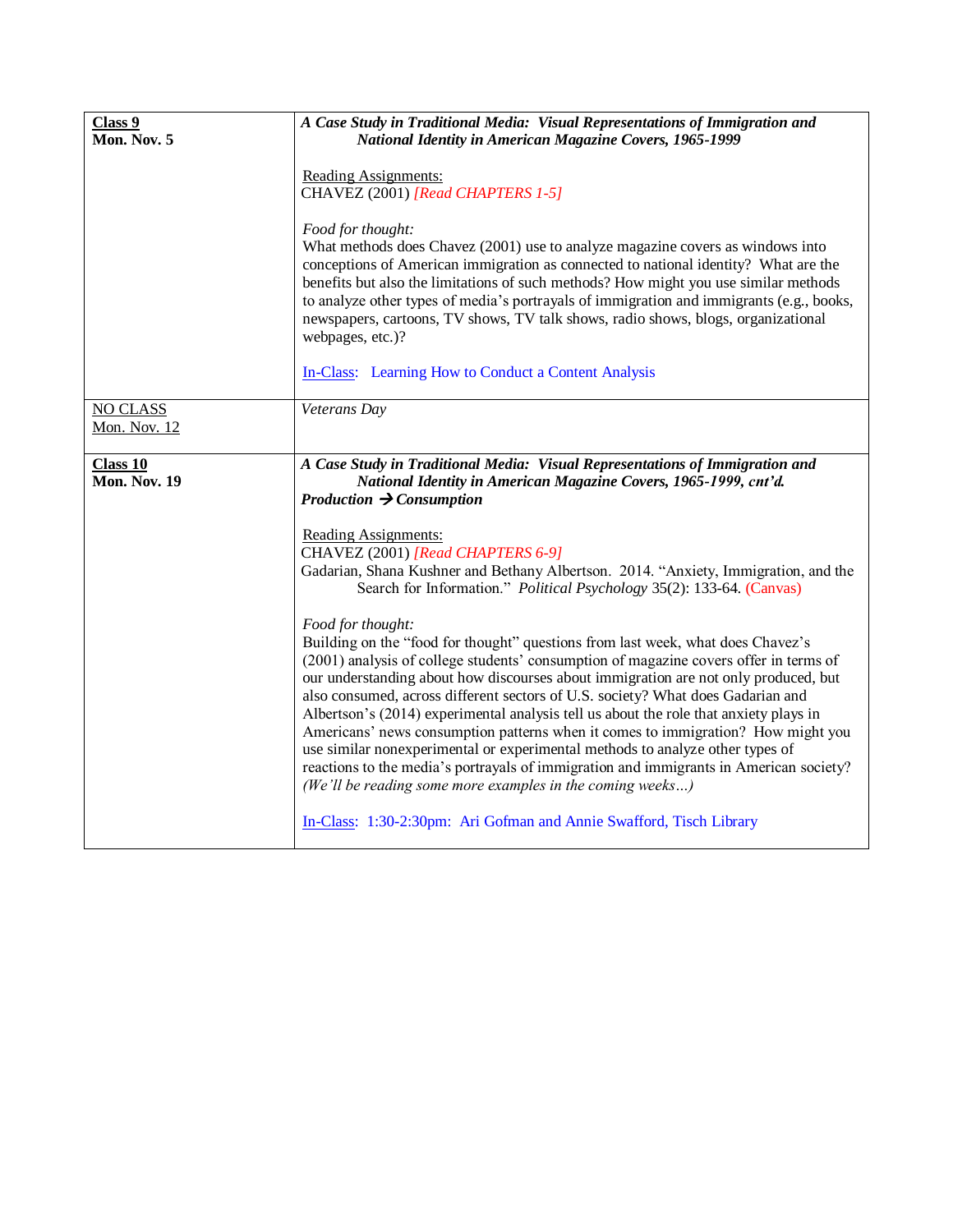| Class 11     | Moving from Traditional to "New Media": Continuities and Change in The Media's                                                                                                                                                                                                                                                                                                                                                                                                                                                                                                                                                                                                                                                                                                                                                                                                                                                                                                                                                                       |
|--------------|------------------------------------------------------------------------------------------------------------------------------------------------------------------------------------------------------------------------------------------------------------------------------------------------------------------------------------------------------------------------------------------------------------------------------------------------------------------------------------------------------------------------------------------------------------------------------------------------------------------------------------------------------------------------------------------------------------------------------------------------------------------------------------------------------------------------------------------------------------------------------------------------------------------------------------------------------------------------------------------------------------------------------------------------------|
| Mon. Nov. 26 |                                                                                                                                                                                                                                                                                                                                                                                                                                                                                                                                                                                                                                                                                                                                                                                                                                                                                                                                                                                                                                                      |
|              | <b>Relationship to Immigration Politics and Policy-Making</b><br>Reading Assignments:<br>Waldman, Paul, Elbert Ventura, Robert Savillo, Susan Lin, and Greg Lewis. 2008. "Fear<br>and Loathing in Prime Time: Immigration Myths and Cable News." Media<br>Matters Action Network (May 21). (Canvas) Also available online at:<br>http://mediamattersaction.org/reports/fearandloathing/online_version. [Review<br>the sections on social services and taxes and crime, then read the rest]<br>Akdenizli, Banu, E.J. Dionne, and Roberto Suro. 2008. "Democracy in the Age of New<br>Media: A Report on the Media and the Immigration Debate." Washington,<br>DC: Brookings Institution and Los Angeles, CA: The University of Southern<br>California (September 25). (Canvas). Also available online at:                                                                                                                                                                                                                                             |
|              | http://www.brookings.edu/reports/2008/0925 immigration dionne.aspx.<br>[Download the complete report, and read each of the following sections:]                                                                                                                                                                                                                                                                                                                                                                                                                                                                                                                                                                                                                                                                                                                                                                                                                                                                                                      |
|              | Suro, Roberto "Executive Summary"                                                                                                                                                                                                                                                                                                                                                                                                                                                                                                                                                                                                                                                                                                                                                                                                                                                                                                                                                                                                                    |
|              | Suro, Roberto "The Triumph of No: How Media Influences the<br>$\bullet$<br>Immigration Debate" (pp. 1-47)                                                                                                                                                                                                                                                                                                                                                                                                                                                                                                                                                                                                                                                                                                                                                                                                                                                                                                                                            |
|              | Akdenizli, Banu "News Coverage of Immigration 2007: A Political Story,<br>$\bullet$<br>Not an Issue, Covered Episodically" (pp. 48-62)                                                                                                                                                                                                                                                                                                                                                                                                                                                                                                                                                                                                                                                                                                                                                                                                                                                                                                               |
|              | Dionne, E.J. "Migrating Attitudes, Shifting Opinions: The Role of Public<br>Opinion in the Immigration Debate." [Read only pp. 63-72, 82-83]<br>Flores-Yeffal, Nadia Y., Guadalupe Vidales, and Girsea Martinez. 2017.<br>"#WakeUpAmerica, #IllegalsAreCriminals: The Role of the Cyber Public                                                                                                                                                                                                                                                                                                                                                                                                                                                                                                                                                                                                                                                                                                                                                       |
|              | Sphere in the Perpetuation of the Latino Cyber-Moral Panic in the US."<br>Information, Communication, & Society<br>https://doi.org/10.1080/1369118X.2017.1388428 (Canvas)                                                                                                                                                                                                                                                                                                                                                                                                                                                                                                                                                                                                                                                                                                                                                                                                                                                                            |
|              |                                                                                                                                                                                                                                                                                                                                                                                                                                                                                                                                                                                                                                                                                                                                                                                                                                                                                                                                                                                                                                                      |
|              | Food for thought:<br>What continuities do you see in the portrayal of immigrants in "traditional" American<br>magazine covers (from Chavez's book) and "new media" (featured here) or even "social<br>media" (in Flores-Yeffal et al. 2017)? Vice versa, what differences do you see? How<br>does Suro (2008) critique both the "traditional" and "new" American media for their<br>coverage of immigration over time? And how does he argue that new media's coverage<br>of immigration is distinct—both in terms of how it is produced and the effect that it is<br>having on the political process and the future prospects for policymaking? How might<br>you connect Suro's arguments to our earlier discussion about the mismatch between<br>generally "ambivalent" public opinion, versus more polarized or extreme policymaking,<br>on immigration in the United States? How might you connect them to our earlier<br>discussions of the roles that media plays in linking up public opinion to politicians and<br>the policymaking process? |
|              | <b>In-Class: 5 Progress Reports on Final Paper Topics</b>                                                                                                                                                                                                                                                                                                                                                                                                                                                                                                                                                                                                                                                                                                                                                                                                                                                                                                                                                                                            |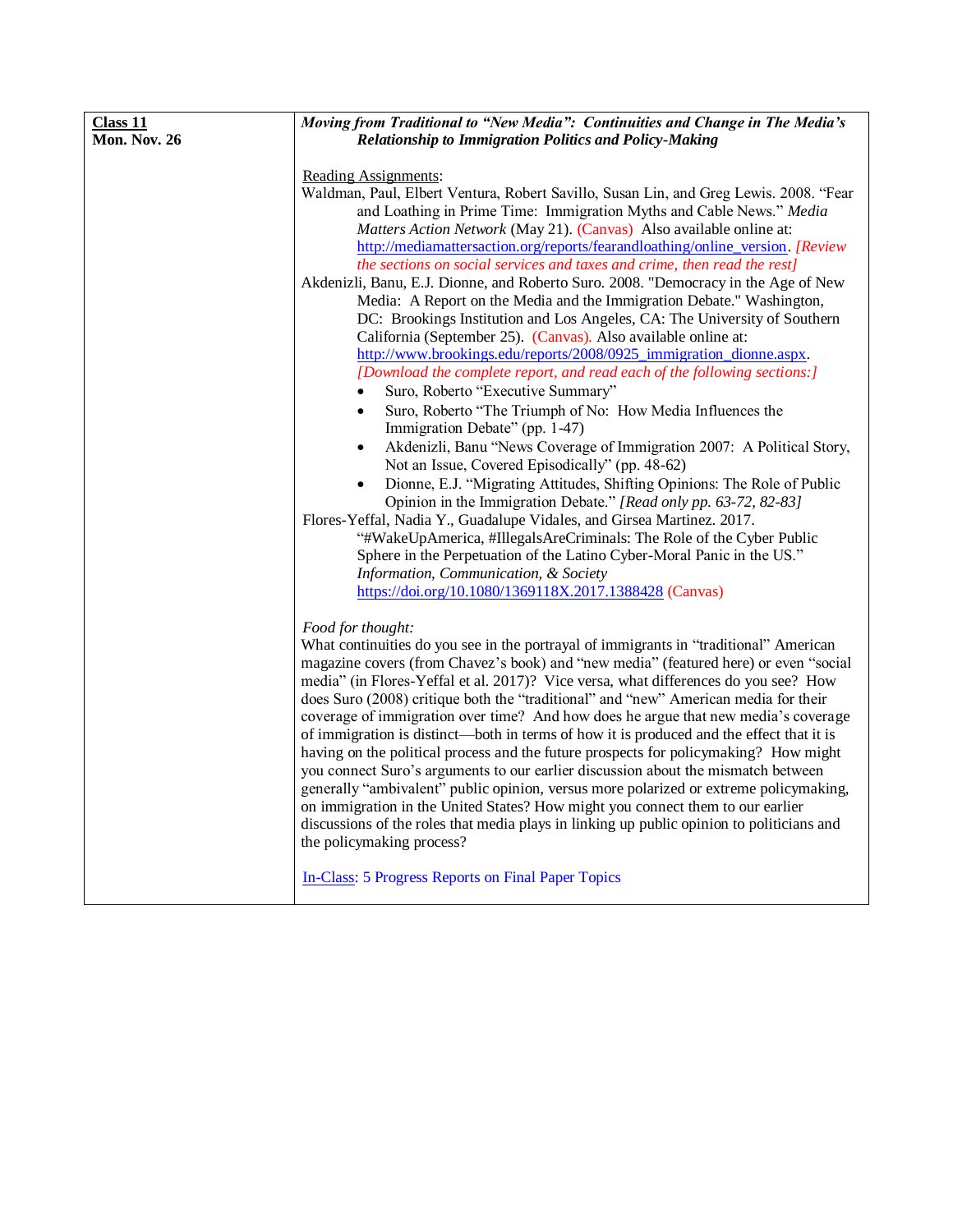| Class 12          | Framing Undocumented Immigrants: A Content Analysis of Issue Frames across                                                                                                           |
|-------------------|--------------------------------------------------------------------------------------------------------------------------------------------------------------------------------------|
| Mon. Dec. 3       | <b>Three Policy Domains</b>                                                                                                                                                          |
| (Hannukah begins) | <b>Consumption: Testing These Frames in Survey Experiments</b>                                                                                                                       |
|                   |                                                                                                                                                                                      |
|                   | <b>Reading Assignments:</b><br>HAYNES, MEROLLA, AND RAMAKRISHNAN (2016) [Read Chapters 3-5, 7]                                                                                       |
|                   |                                                                                                                                                                                      |
|                   | And here are some extra examples of frames they study in current events, if of interest                                                                                              |
|                   | to any of you. Notice some of our authors (Pineau and Chavez!)                                                                                                                       |
|                   | Goodman, Carly and Marisa Gerstein Pineau. 2018. "Why Donald Trump Could Win                                                                                                         |
|                   | the Immigration Fight: And How Immigration Activists Can Turn the Tide."                                                                                                             |
|                   | Washington Post (February 16). (Canvas) Also available online at:                                                                                                                    |
|                   | https://www.washingtonpost.com/news/made-by-history/wp/2018/02/16/why-                                                                                                               |
|                   | donald-trump-is-winning-the-immigration-fight/<br>Chavez, Leo. R. 2018. "We've weaponized immigration rhetoric, from chain migration                                                 |
|                   | to Dreamers. "Los Angeles Times (January 31). (Canvas) Also available                                                                                                                |
|                   | online at: http://www.latimes.com/opinion/op-ed/la-oe-chavez-chain-                                                                                                                  |
|                   | migration-20180131-story.html                                                                                                                                                        |
|                   | Nakamura, David. 2018. "'Language as a weapon': In Trump era, immigration debate                                                                                                     |
|                   | grows more heated over what words to use." Washington Post (January 21).                                                                                                             |
|                   | (Canvas) Also available online at:                                                                                                                                                   |
|                   | https://www.washingtonpost.com/politics/language-as-a-weapon-in-trump-era-                                                                                                           |
|                   | immigration-debate-grows-more-heated-over-what-words-to-<br>use/2018/01/21/d5d9211a-fd6a-11e7-a46b-a3614530bd87_story.html                                                           |
|                   |                                                                                                                                                                                      |
|                   | Food for thought:                                                                                                                                                                    |
|                   | There are two methods to Haynes et al. (2016)'s analysis in this book. First, they code                                                                                              |
|                   | media content both qualitatively and quantitatively between 2007-13 to identify the                                                                                                  |
|                   | dominant frames in each of three distinct policy domains: comprehensive immigration                                                                                                  |
|                   | reform (CIR) (Chapter 3), partial immigration reform (DREAMers and DACA) (Chapter<br>4), and deportation (Chapter 5). What did they find in these content analyses? What             |
|                   | frames were most common in each policy domain? Vice versa, what were less common?                                                                                                    |
|                   | How did framing vary across traditional versus new media, or media that leans more                                                                                                   |
|                   | conservative or liberal? What surprised you, if anything?                                                                                                                            |
|                   |                                                                                                                                                                                      |
|                   | Second, Haynes et al. (2016) selected some of these frames to use in experiments they                                                                                                |
|                   | embedded within large national surveys between 2007 and 2014, as a way to isolate their                                                                                              |
|                   | effects on public opinion. What did they find here? What frames produced large or                                                                                                    |
|                   | small changes in public opinion, and if so, in which policy domain(s)? Vice versa, what<br>frames had little or no effect? How did the causal effect of certain frames depend on the |
|                   | demographic and political characteristics of people "consuming" them? What surprised                                                                                                 |
|                   | you, if anything? Finally, what are the major policy lessons Haynes et al. draw from                                                                                                 |
|                   | these results (including in their Conclusion chapter)? What additional thoughts or                                                                                                   |
|                   | lessons do you think are important?                                                                                                                                                  |
|                   |                                                                                                                                                                                      |
|                   | <b>In-Class: 5 Progress Reports on Final Paper Topics</b>                                                                                                                            |
| Class 13          | Academia vs. Journalism in the Coverage of Immigration                                                                                                                               |
| Mon. Dec. 10      |                                                                                                                                                                                      |
| (Hannukah ends)   | <b>Reading Assignments:</b>                                                                                                                                                          |
|                   | Suro, Roberto, INTRODUCTION in SUAREZ-OROZCO ET AL. (2011)                                                                                                                           |
|                   | "Introduction" [You can skim the parts of this that summarize or revisit"                                                                                                            |
|                   | findings from the Akdenizli et al. (2008) report listed above. Focus more on                                                                                                         |
|                   | Suro's discussion of the different professional contexts of academia and<br>journalism and how they influence information-building on the topic of                                   |
|                   | <i>immigration.]</i>                                                                                                                                                                 |